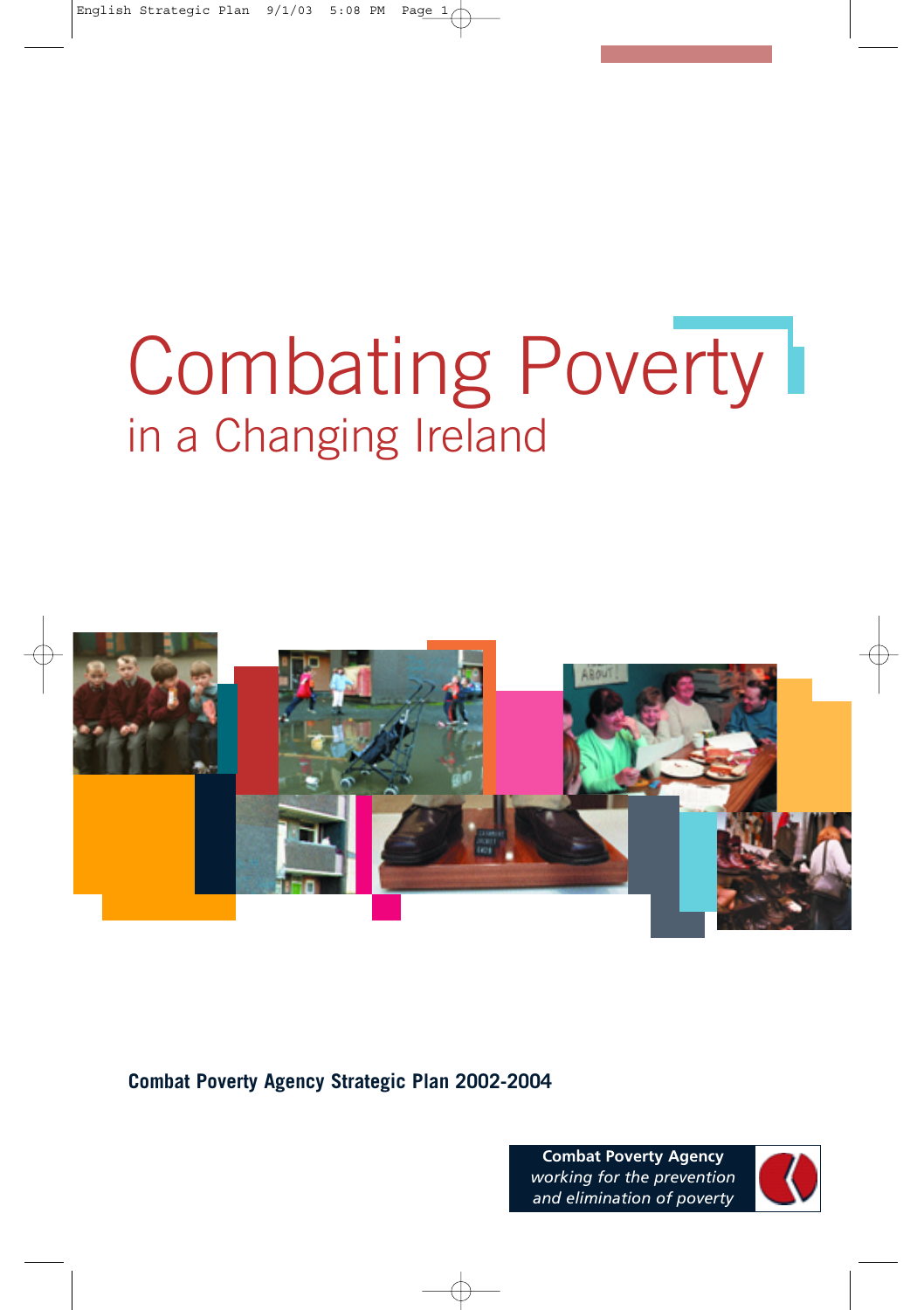

# Combating Poverty I in a Changing Ireland

**Combat Poverty Agency Strategic Plan 2002-2004**

**Combat Poverty Agency** *working for the prevention and elimination of poverty*

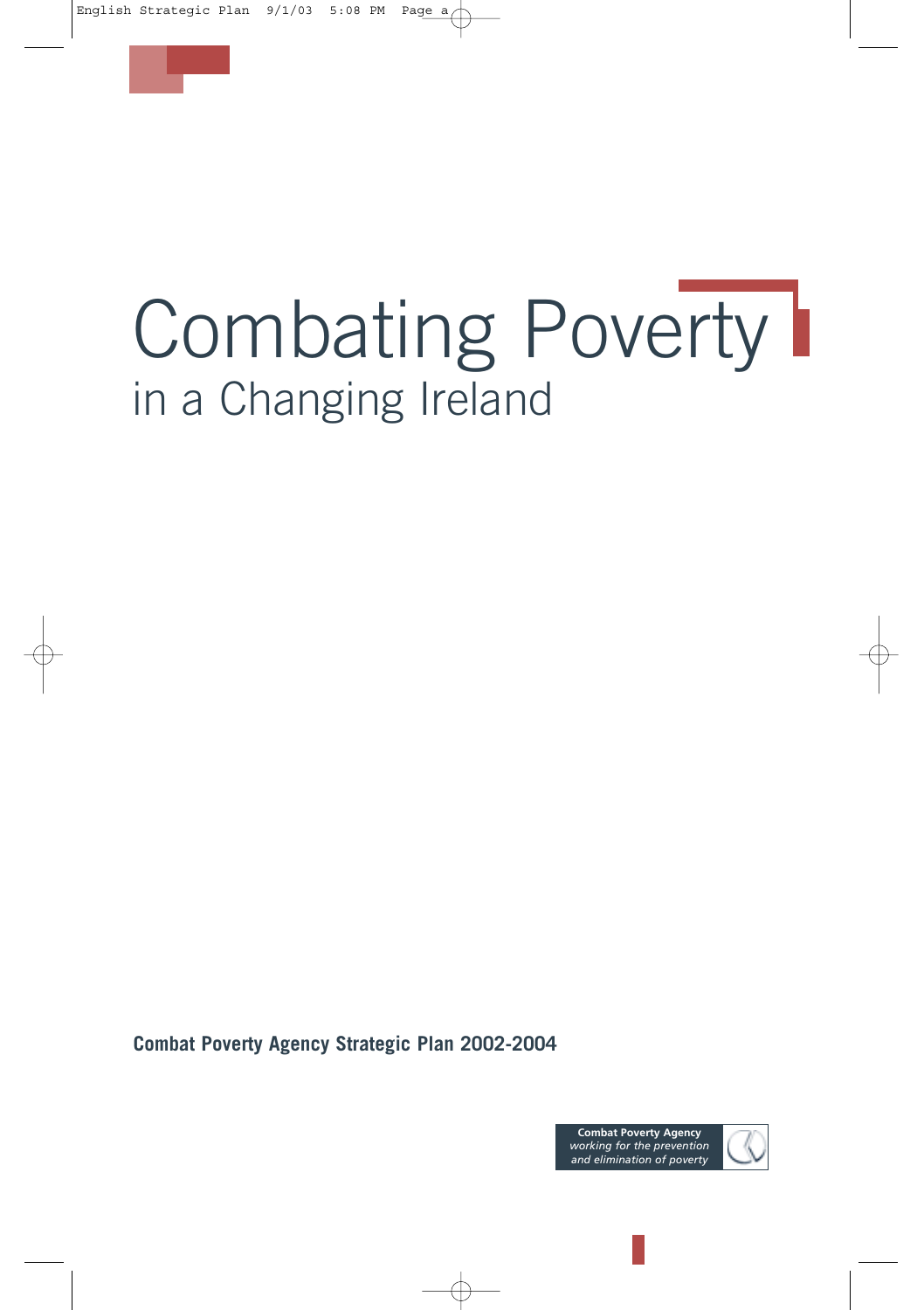#### COMBAT POVERTY AGENCY BOARD MEMBERS

Brian Duncan Chairperson Pearse O'Hanrahan Vice-Chairperson Maria Corrigan Benny Devlin Clare Farrell Fintan Farrell Bernard Feeney Helen Johnston Mary Kennedy Christina Maguire Grace Maguire Seamus McAleavey Niall O'Keeffe Alice Roberston Margaret Sweeney Michael Waugh

This document is published in Size 14 point to be inclusive of people with visual impairment. This document will be made available, on request, in a range of formats including audio tape, braille and computer disc.

ISBN 1 871643 99 6

March 2002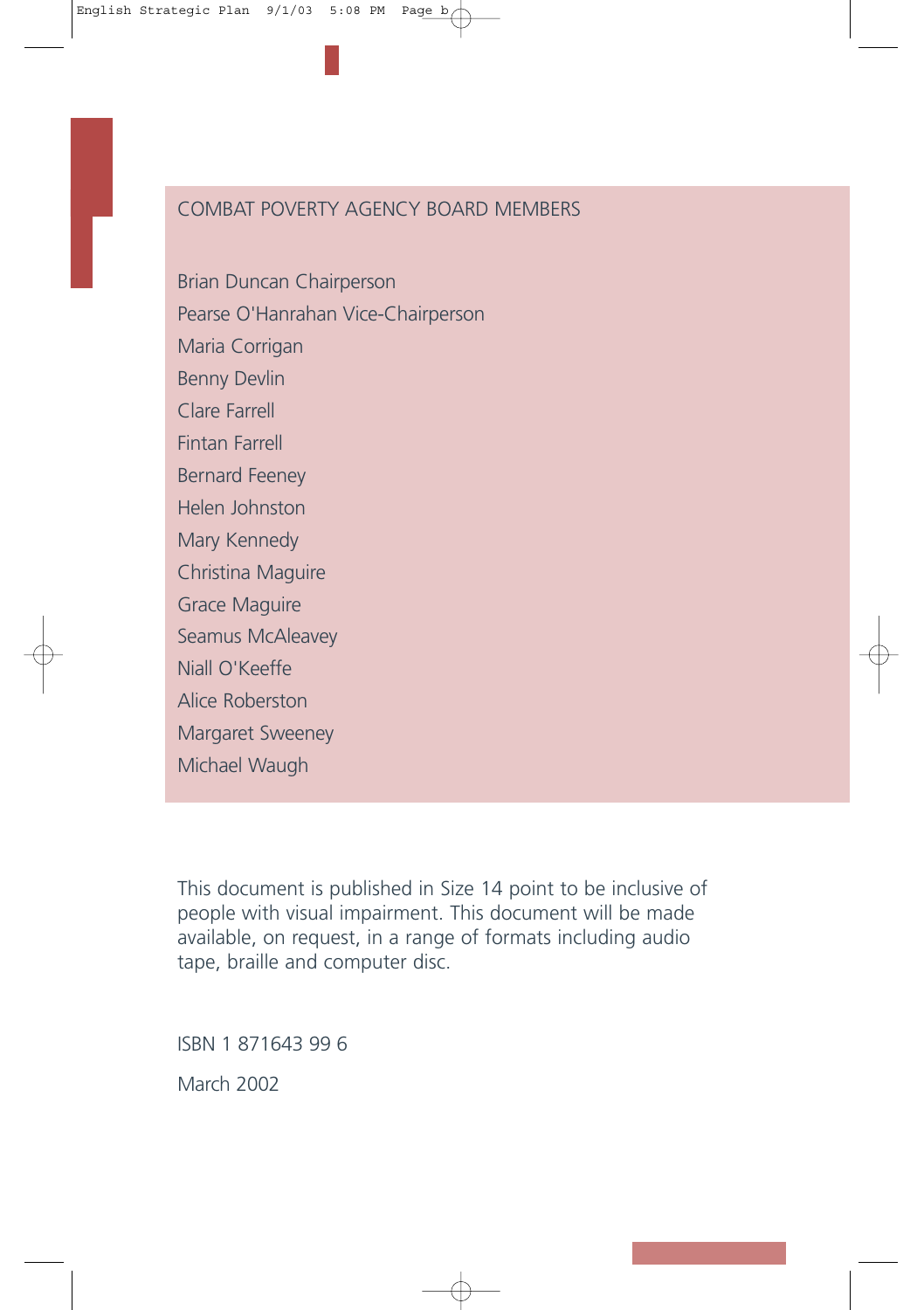| <b>CONTENTS</b> |  |  |  |  |
|-----------------|--|--|--|--|
|                 |  |  |  |  |

|    | <b>Summary</b>                                                                                                                                                                                                                                                                                                                                                                  | $\overline{2}$                                     |  |  |
|----|---------------------------------------------------------------------------------------------------------------------------------------------------------------------------------------------------------------------------------------------------------------------------------------------------------------------------------------------------------------------------------|----------------------------------------------------|--|--|
|    | 1. Introduction<br>• Statutory Remit<br>$\bullet$ Aim<br>• Principles<br>• Developing the Plan                                                                                                                                                                                                                                                                                  | 3<br>5<br>5<br>5<br>6                              |  |  |
|    | 2. Context<br>• Economic and Social Context<br>· Institutional Context                                                                                                                                                                                                                                                                                                          | 7<br>9<br>10                                       |  |  |
|    | <b>3. Strategic Objectives</b><br>• Key Issues<br>• Key Objectives<br>• Performance Indicators<br>• Objective 1 – Comprehensive Understanding of Poverty<br>• Objective 2 – Implementation of NAPS<br>• Objective 3 – Effective Public Services and Area-based Programmes<br>• Objective 4 – Contribution of Community Development<br>• Objective 5 – Distribution of Resources | 13<br>15<br>15<br>16<br>17<br>21<br>25<br>27<br>29 |  |  |
| 4. | <b>Organisational Capacity</b><br>Strengthening Organisational Capacity                                                                                                                                                                                                                                                                                                         | 31<br>35                                           |  |  |
|    | Glossary<br>37                                                                                                                                                                                                                                                                                                                                                                  |                                                    |  |  |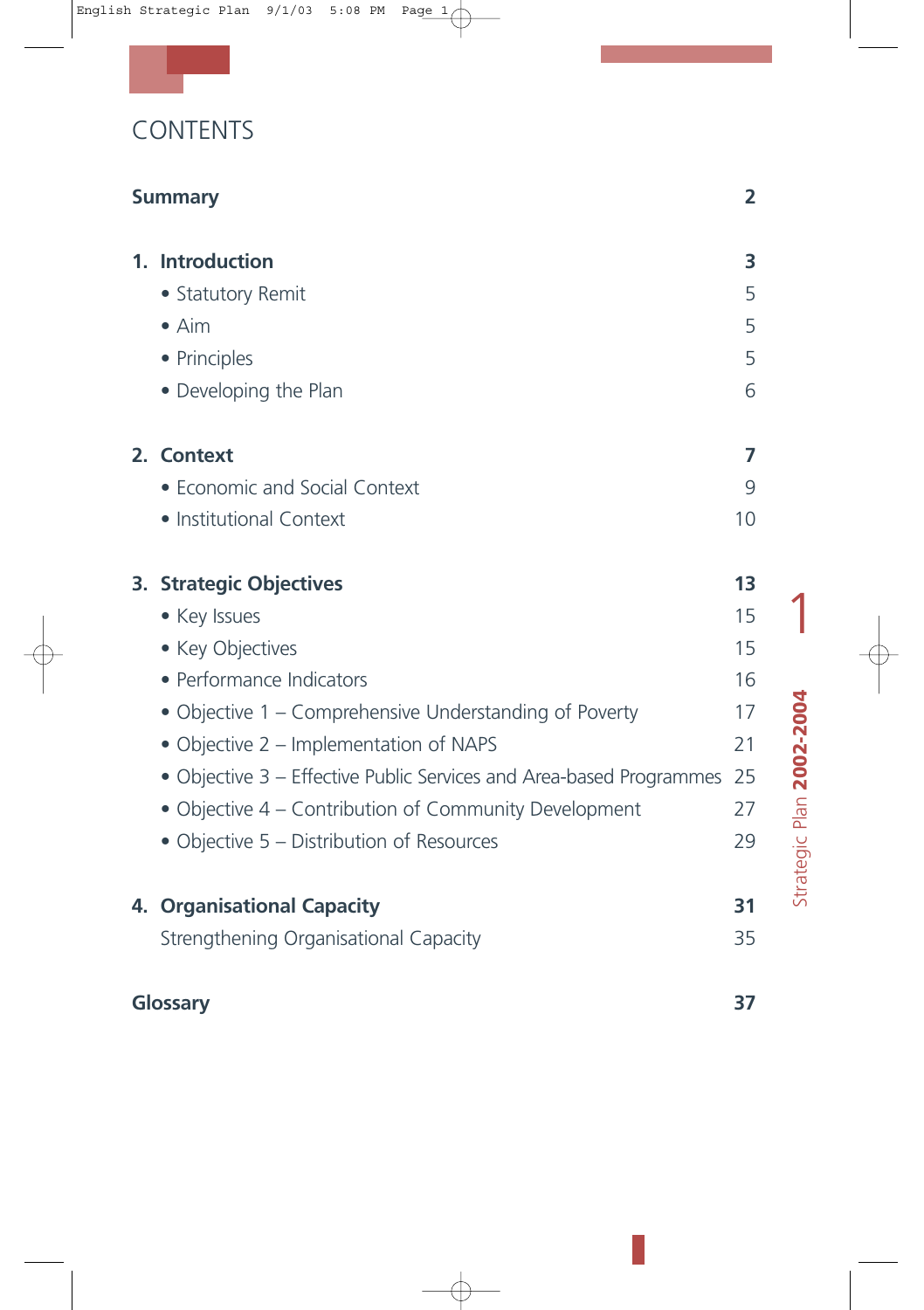## Summary

The Combat Poverty Agency is a statutory agency established under the Combat Poverty Agency Act 1986. The four general functions of Combat Poverty under the Act are:

- Advising and making recommendations to the Minister for Social, Community and Family Affairs on all aspects of economic and social planning in relation to poverty in the State;
- The initiation of measures aimed at overcoming poverty in the State and the evaluation of such measures;
- The examination of the nature, causes and extent of poverty in the State and for that purpose the promotion, commission and interpretation of research;
- The promotion of greater public understanding of the nature, causes and extent of poverty in the State and the measures necessary to overcome such poverty.

During the period 2002-2004 Combat Poverty aims to provide leadership in working for the prevention and elimination of poverty and social exclusion through:

- Conducting high quality research and innovative initiatives;
- Advising policy makers on effective and innovative approaches to prevent and eliminate poverty;
- Promoting the results of its work.

In doing this our five strategic objectives are:

- To achieve a more comprehensive understanding of poverty and social exclusion, in particular child poverty, so as to inform and influence debate and policy;
- To support the effective implementation of the National Anti-Poverty Strategy (NAPS) at national, local and European levels;
- To assess and promote effective public services and area-based programmes which tackle poverty and promote peace building;
- To strengthen the capacity of the community development sector in tackling poverty;
- To propose innovative policies aimed at a more equal distribution of income, resources and employment.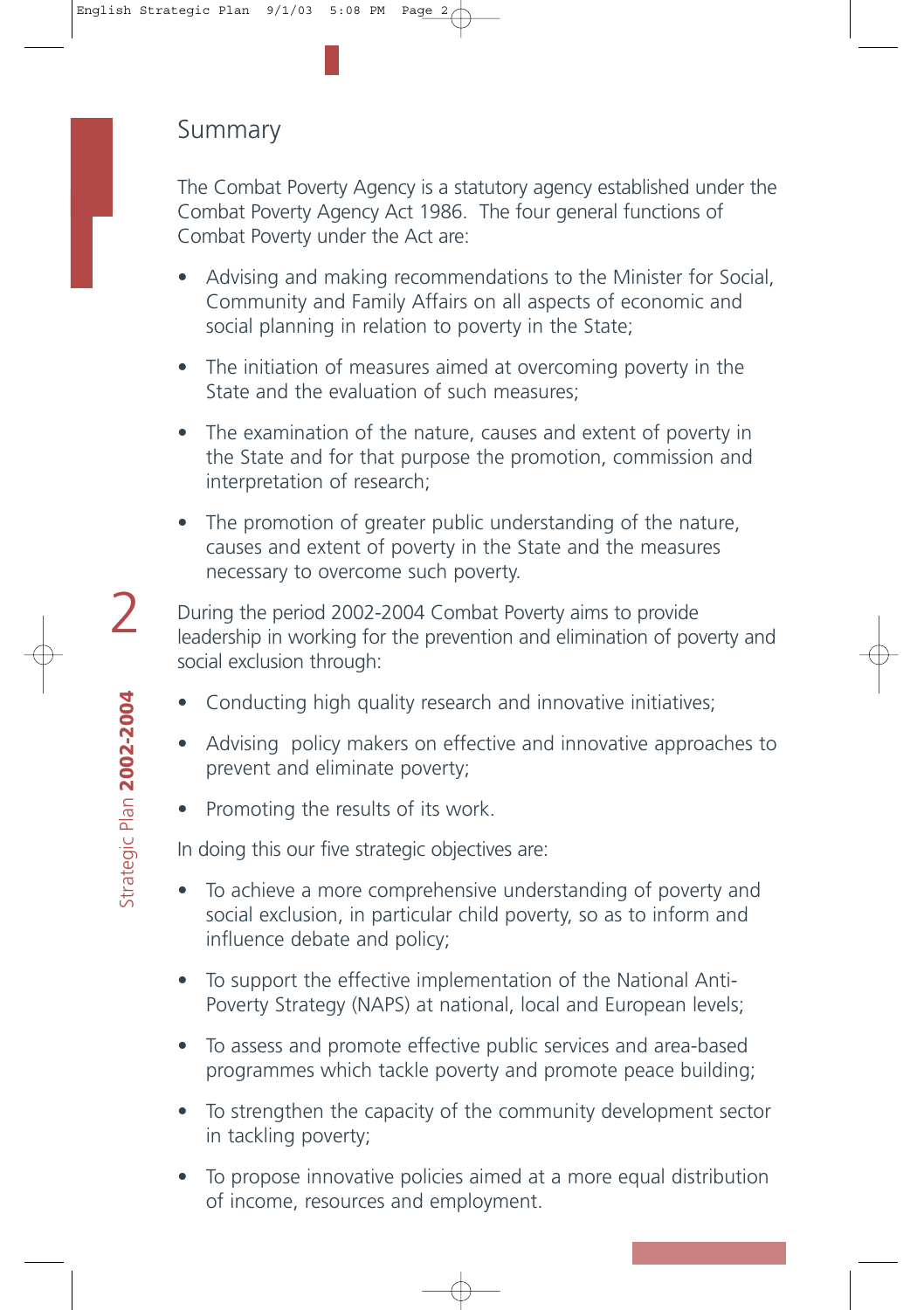## Introduction

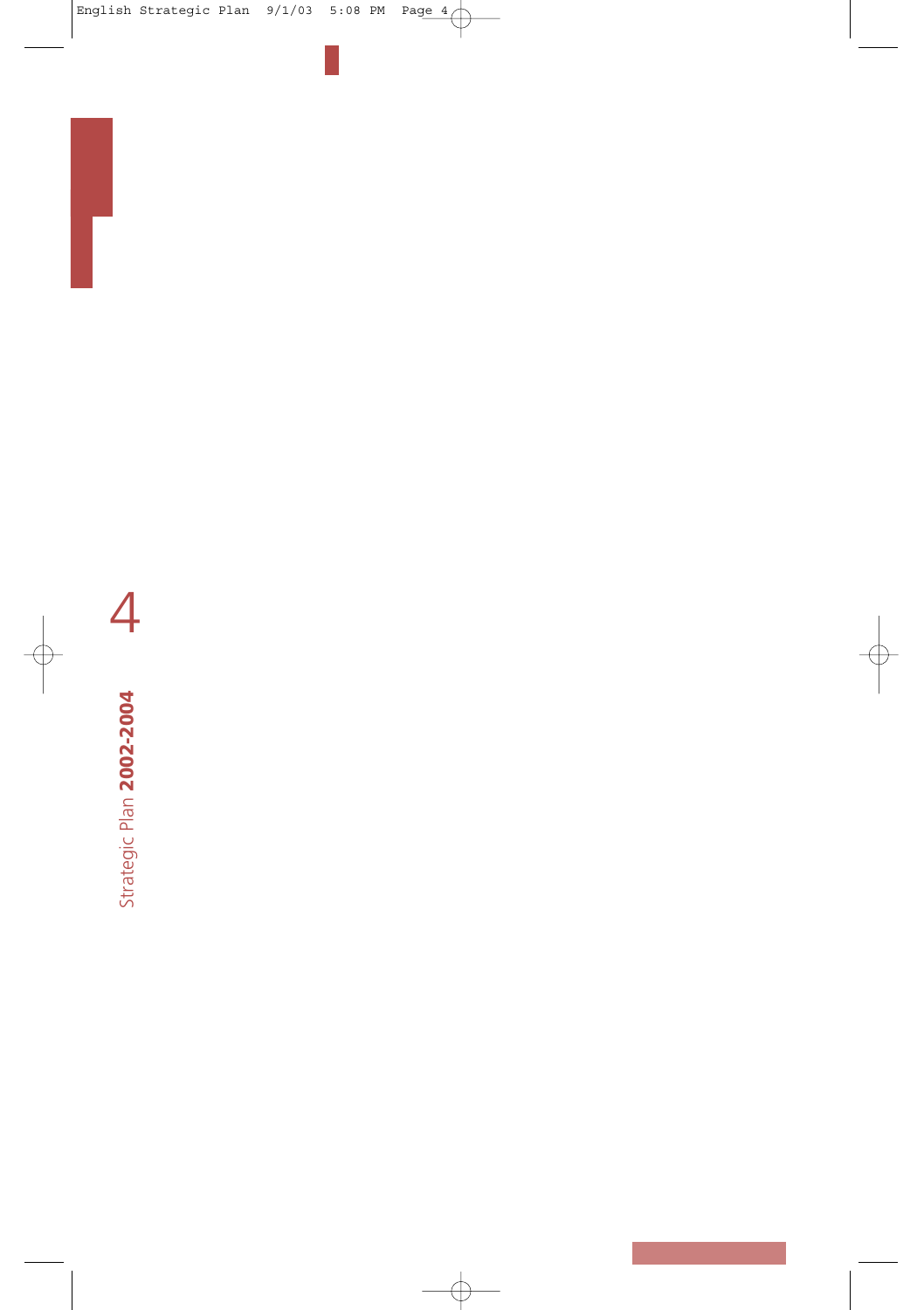## Introduction

This is the sixth Strategic Plan prepared by the Combat Poverty Agency since its establishment in 1986. The Plan has been submitted to and approved by the Minister for Social, Community and Family Affairs, Dermot Ahern, TD. The preparation of a three year Strategic Plan is a requirement under the Combat Poverty Agency Act 1986.

#### **Statutory Remit**

Combat Poverty is the sole national statutory organisation with an antipoverty remit. We act as a catalyst for change by seeking to influence public policy and elicit public support for action on poverty. In doing this we recognise that our effectiveness and credibility will depend on being an authoritative and independent voice on poverty. Our prime strategic asset has been recognised as our intellectual capital, as evidenced by technical knowledge and expertise, rigorous analysis, creative approaches and forward thinking in working for the prevention and elimination of poverty. In this Plan there is a clear focus on our policy advisory and influencing role.

#### **Aim**

The aim of Combat Poverty is to promote a just and inclusive society by working for the prevention and elimination of poverty and social exclusion. We will achieve this aim by:

- Conducting high quality research and innovative initiatives, which are recognised for their rigour and creative approach;
- Advising policy makers on effective and innovative approaches to prevent and eliminate poverty;
- Promoting our work among policy makers, the social partners, relevant community and voluntary sector groups and the public.
- Combat Poverty will realise this aim through the four general functions set out in the Combat Poverty Agency Act, 1986: policy advice; project support and innovation; research; public education.

#### **Principles**

Combat Poverty recognises the structural nature of poverty and acknowledges that effective, sustainable economic and social development requires the prevention and elimination of poverty. Accordingly, we will be guided in our work by the following principles: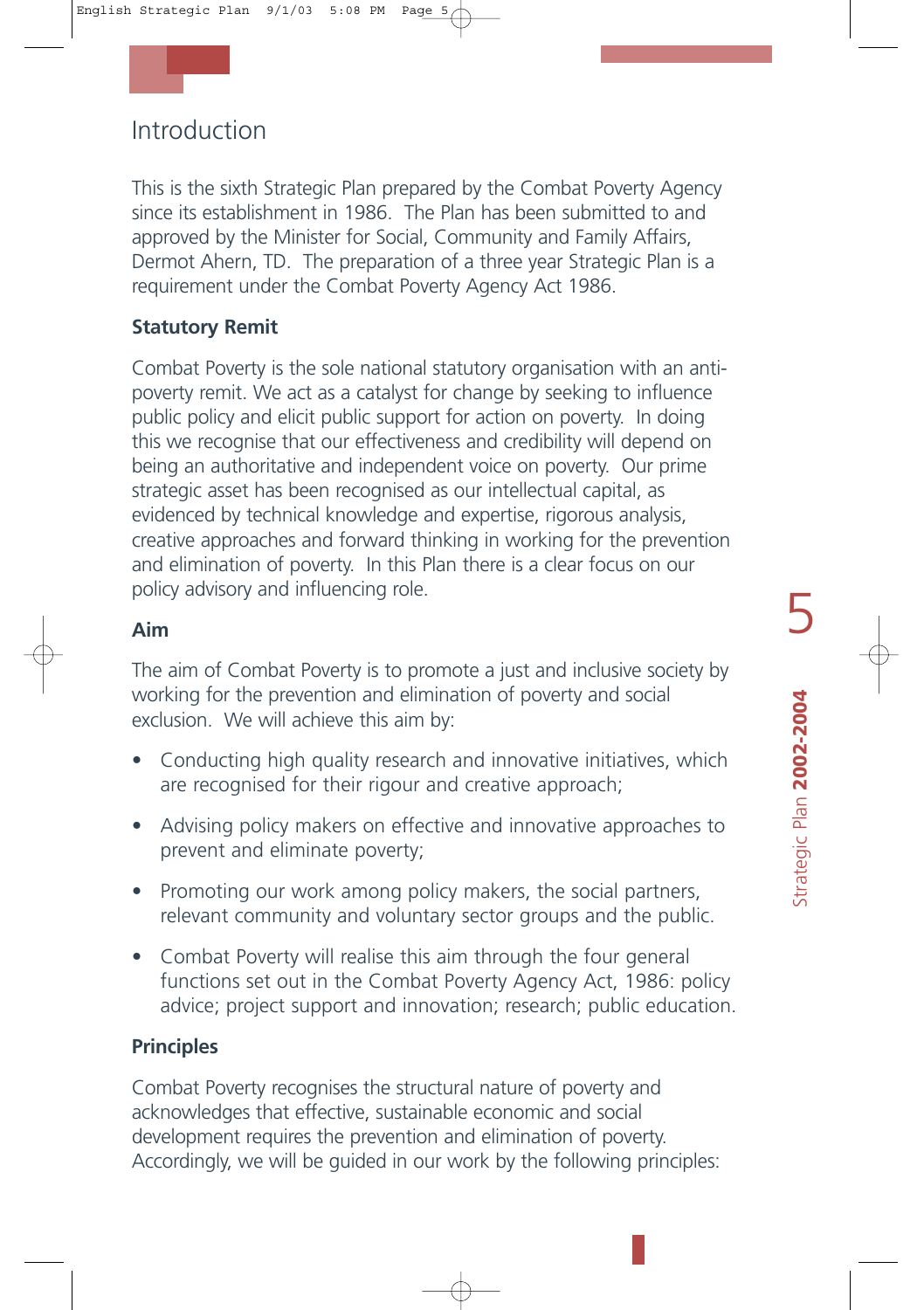- **Equality:** The achievement of a more equal distribution of resources and opportunities and the eradication of discrimination are essential to prevent and eliminate poverty.
- **Empowerment:** The involvement, empowerment and representation of individuals and communities affected by poverty is necessary in order to tackle poverty effectively.
- *Economic, Social and Cultural Rights:* Tackling poverty involves the recognition of economic, social and cultural rights.
- *Partnership:* Partnership between government, the social partners and those affected or concerned by poverty is necessary to effectively tackle poverty.
- *Peace Building:* The promotion of a more stable and peaceful society is an essential element in the development of a just and inclusive society.

#### **Developing the Plan**

In preparing this Plan Combat Poverty was informed by an independent evaluation of the impact of its previous three-year Plan and briefing papers on contextual issues. We consulted extensively with key stakeholders and received submissions from groups and individuals concerned with tackling poverty. Valuable suggestions were received from the Department of Social, Community and Family Affairs. Combat Poverty acknowledges the effective contributions of all those who contributed to the planning process. Finally, we drew on all of this material and our own expertise, experience and insights to develop the Plan.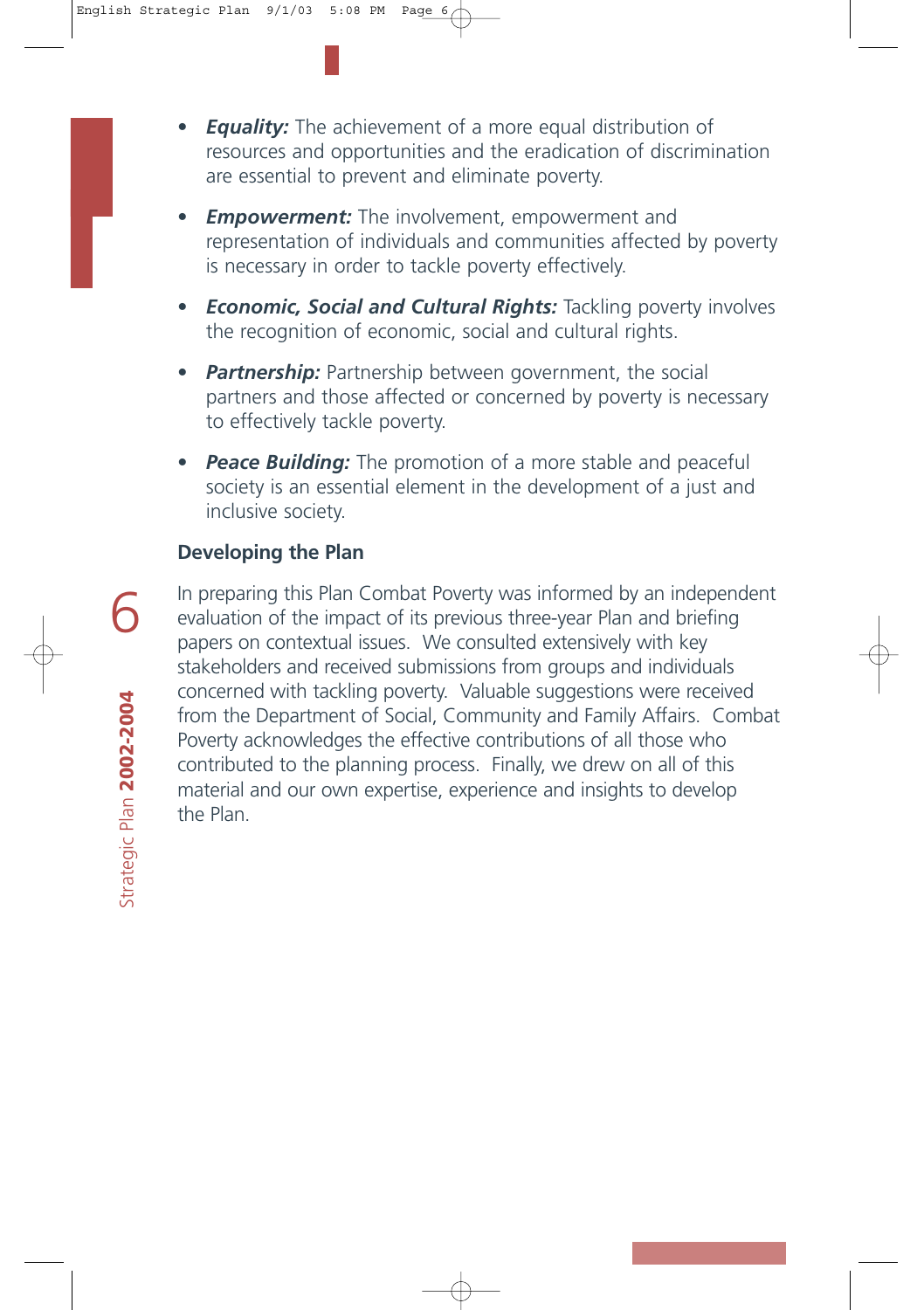## Context

NESSIOP<br>NESSIN<br>ABOUT  $\mathbb{F}_2$  N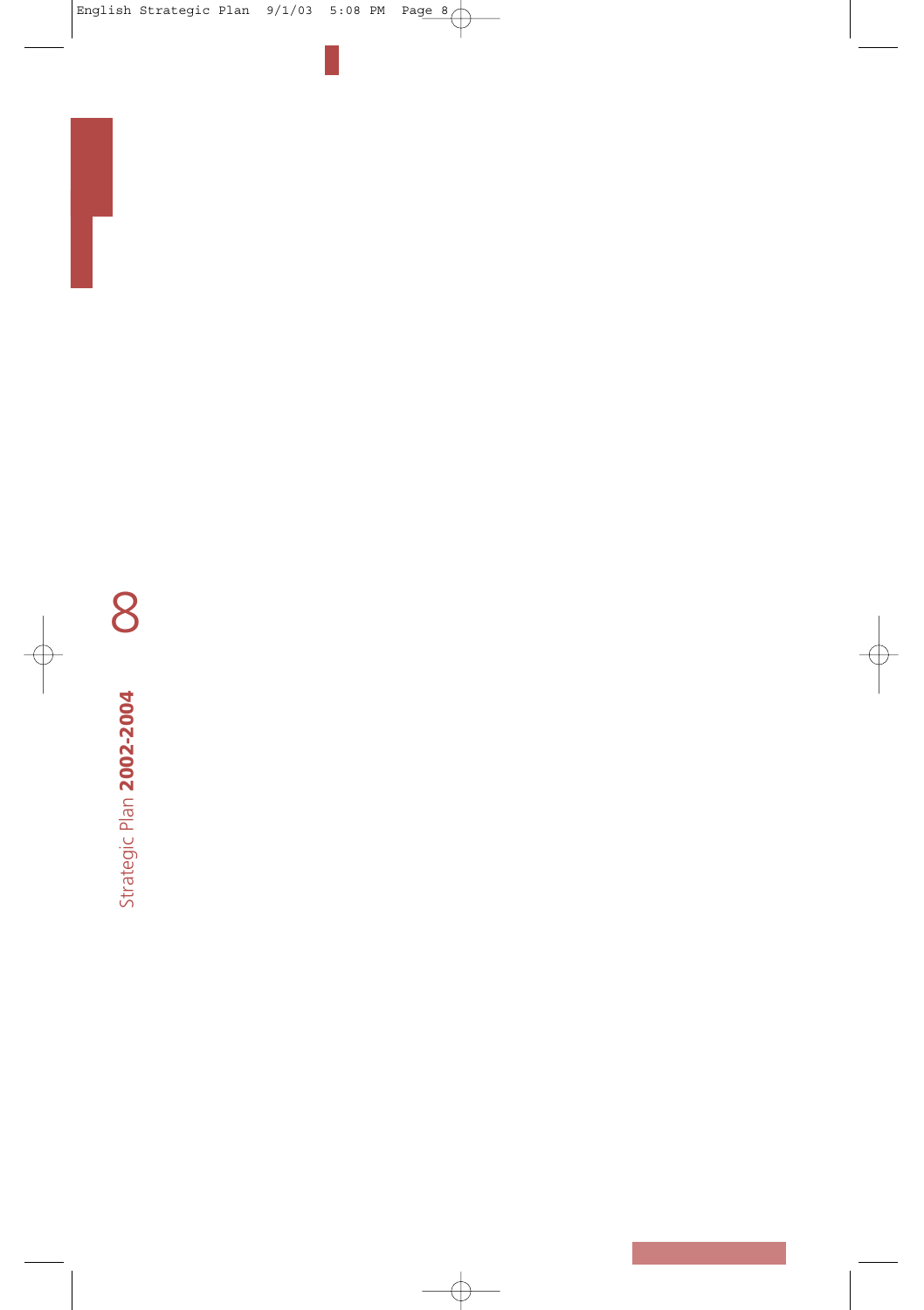## Context

In recent years Ireland has experienced unprecedented economic growth. Important advances have been made in tackling poverty and social exclusion. The living standards of the poorest in society have improved and the number of people experiencing consistent poverty has fallen. However, relative income poverty has not declined as the income gap between the better off and less well off has widened. Evidence shows that societies with a more equal distribution of income achieve more equal social outcomes which enable people to participate more fully in society. This requires addressing the structural causes of poverty. New and emerging causes of poverty also need to be identified and tackled.

#### **Economic and Social Context**

The short-term economic prospects are uncertain. Economic development is essential if sufficient resources are to be made available to combat poverty. The rapid economic growth of the last five years has meant that Ireland is now among the wealthier nations in the world. This recent growth and Ireland's favourable dependency ratio provide a window of opportunity to tackle many of the countryís economic and social problems.

#### *Poverty Trends*

While there has been a significant decline in consistent poverty, the numbers falling below relative income poverty lines have remained high compared to many other European countries. The adequacy of social welfare rates, recently considered by a PPF Working Group on Benchmarking and Indexation, will be of critical importance in determining levels of poverty over the next few years. There is also a need to ensure that tax and welfare policy is more balanced towards the less well off.

#### *Public Services*

Even though the new affluence provides a range of opportunities to improve living standards and the quality of life, the inadequacy of the current infrastructure and gaps in public service provision represent constraints. In tackling poverty and social exclusion attention will need to be given to how public services such as education, health, child-care, transport, housing and social services can address the needs of those in poverty and promote social cohesion.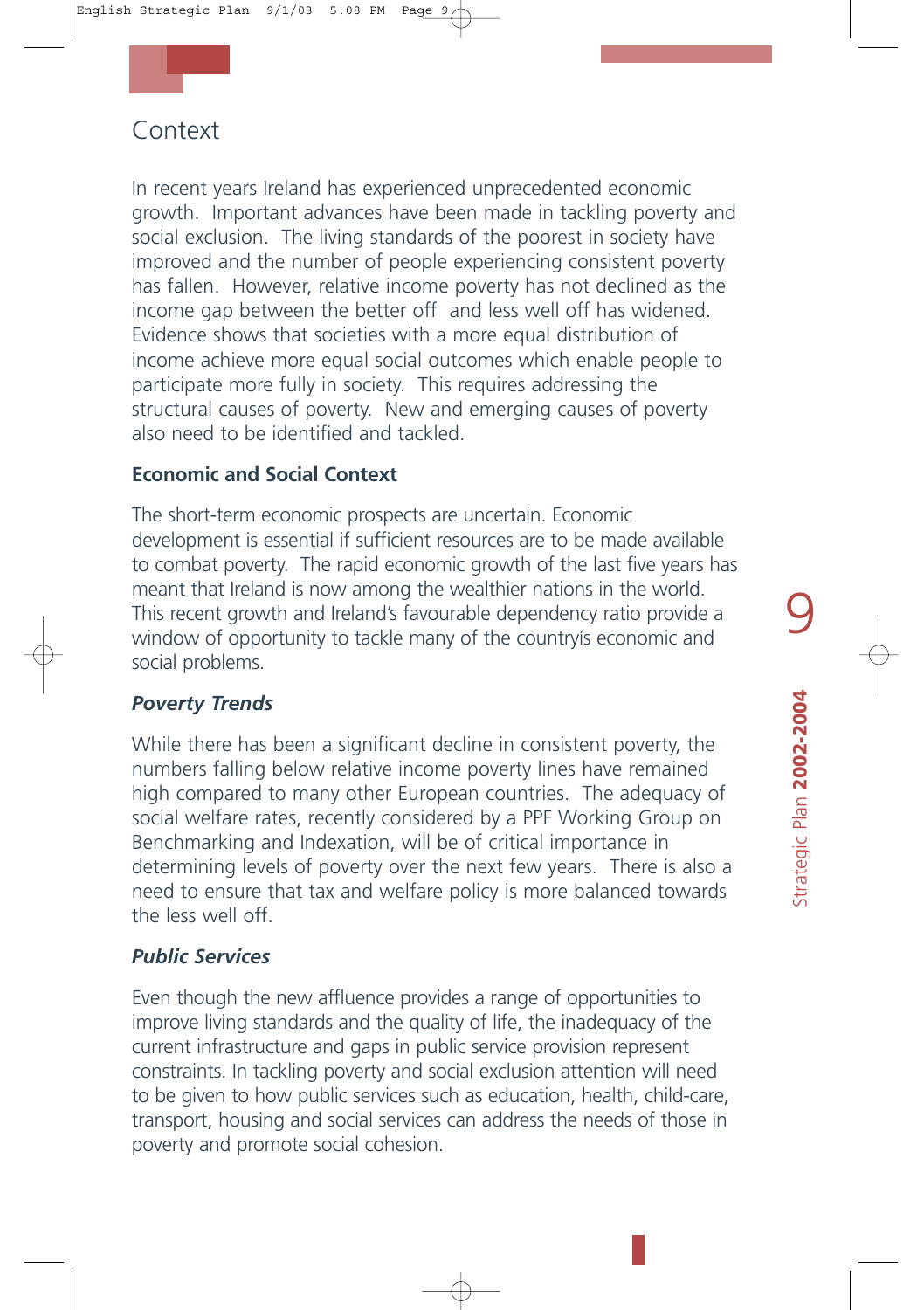#### *People at Risk of Poverty*

Certain household types remain at high risk of poverty. The most recent information available identifies single adult households, lone parents and larger families as high risk groups. Households headed by a person who is unemployed, who is ill or disabled and who is working in the home (mostly women) are at high risk of poverty. It is also known that people who are homeless and ethnic minority groups, including Travellers, experience high levels of poverty. Child poverty is relatively high in Ireland by European standards. Combat Poverty is concerned to ensure that the needs of particular groups of the population who are at high risk of poverty, particularly children, are addressed.

#### **Institutional Context**

#### *National Anti-Poverty Strategy (NAPS)*

The National Anti-Poverty Strategy (NAPS) sets targets for poverty reduction across a number of areas: income, education, employment, health, housing, children, women, older people, vulnerable urban and rural dwellers as well as recognising the needs of people with disabilities and ethnic minority groups. The effective implementation of NAPS will be critical in bringing about a concerted effort to tackle poverty.

#### *National and Local Dimensions*

National policies which are complemented by local programmes and actions that have a direct influence on people in their local community environment are required in tackling poverty and social exclusion.

#### *European Context*

The European Union (EU) is now playing a more important role in the development of policy on poverty and social exclusion. Through the European open method of policy co-ordination social policies are being developed to modernise social protection systems and to combat social exclusion. Of particular relevance to Combat Poverty are the National Action Plans against Poverty and Social Exclusion (NAPsincl) prepared by Member States.

The EU will also be launching a new social action programme on social exclusion in 2002. This provides Combat Poverty with an opportunity to learn from and influence anti-poverty policy at European level.

The EU provides funding to Ireland through the Structural Funds, including the Peace II Programme in the Border Region and Northern Ireland. Combat Poverty is keen to assess how effective the Structural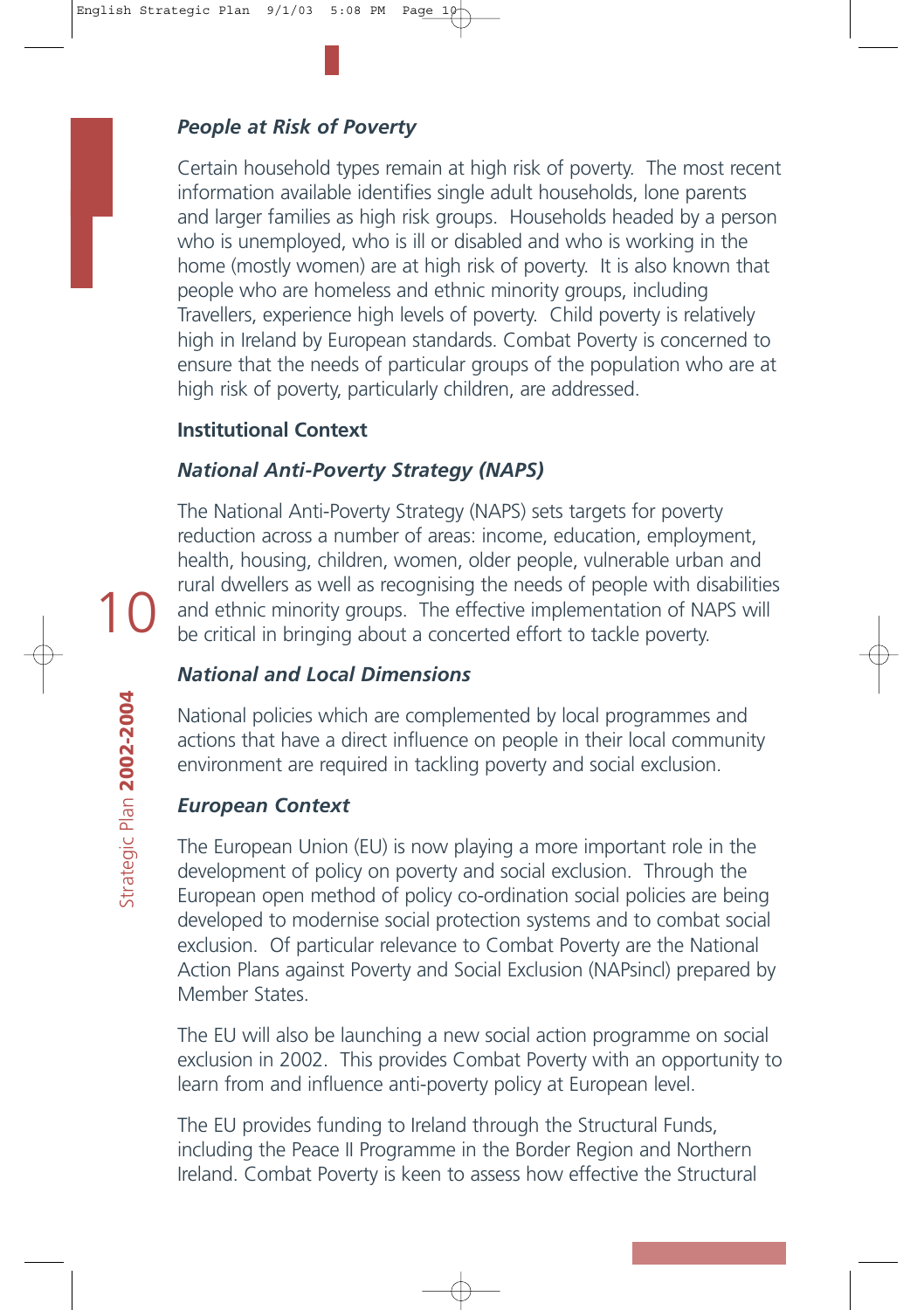Fund programmes are in promoting social inclusion and how their effectiveness in tackling poverty and promoting peace building can be enhanced.

#### *Poverty and Peace Building*

The Combat Poverty Agency is responsible with Area Development Management (ADM) Ltd. for implementing a substantial part of the EU Peace II Programme in the Border Region. Along with the Northern Ireland Voluntary Trust and Co-Operation Ireland, Combat Poverty and ADM Ltd. are also responsible for managing two crossborder measures of the Peace II Programme. In the context of the Belfast/Good Friday Agreement, the establishment of North/South Bodies and the implementation of the Peace II Programme, Combat Poverty will be concerned with the promotion of inclusion, reconciliation and peace-building.

#### *Collaboration*

The institutional framework in which Combat Poverty operates has changed significantly over the last five years. Some of the main relevant developments include:

- An increase in the number of organisations concerned with rights, inequality, social inclusion, poverty and related interests operating at European, national, regional, local and programme level;
- The ongoing development of the community and voluntary sector, and in particular the implementation of the White Paper on Supporting Voluntary Activity;
- The further development of social partnership, including the involvement of the community and voluntary sector;
- The increased integration of local government and local development and the development and implementation of local anti-poverty plans.

In fulfilling its remit Combat Poverty will seek to recognise where the remits of these other organisations and developments intersect with poverty and collaborate at these points of intersection. We will seek to do this at a range of levels and through a variety of working relationships, but especially in partnership with Government agencies, the social partners and with the many individuals, groups and institutions concerned to combat poverty.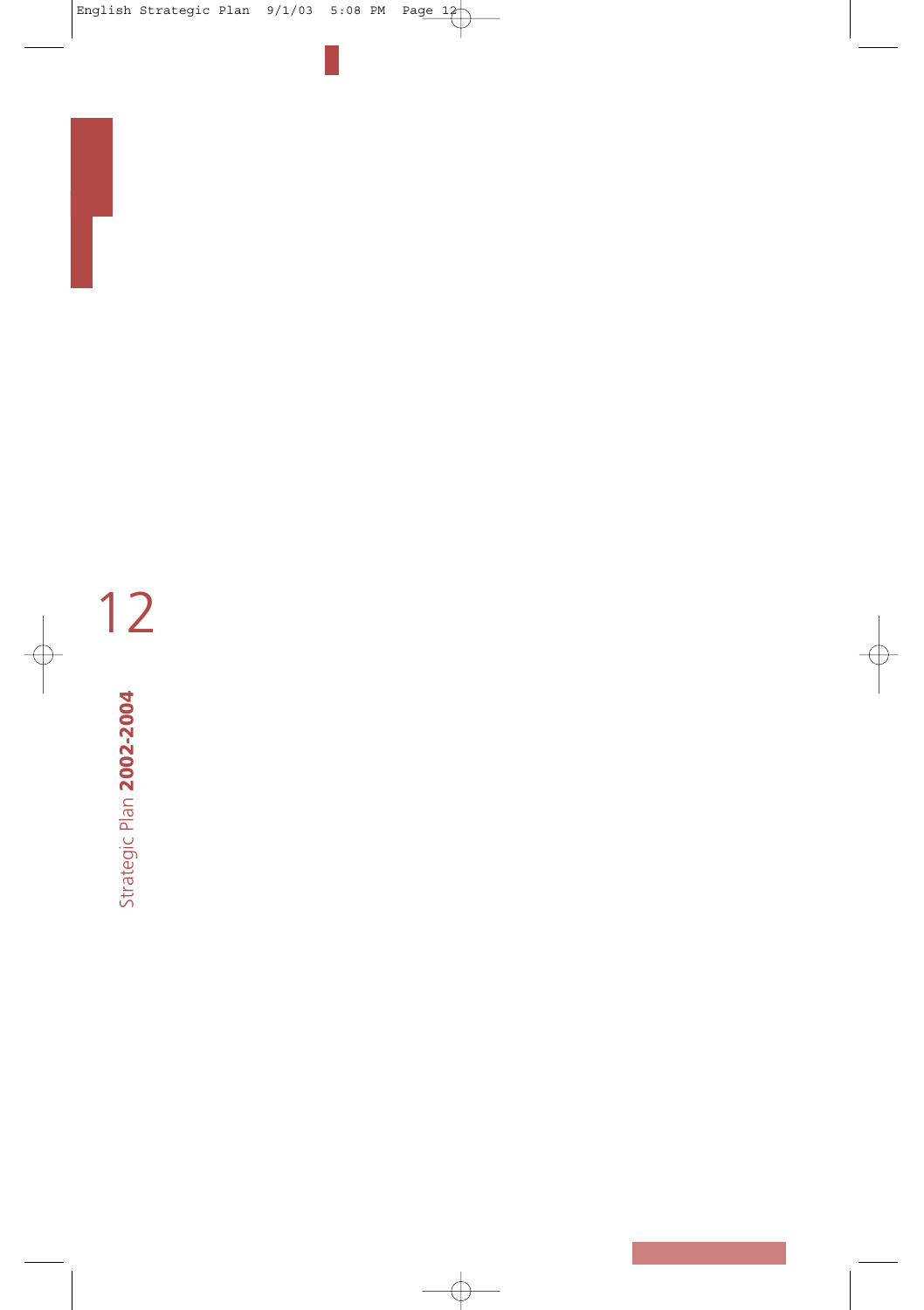## Strategic Objectives

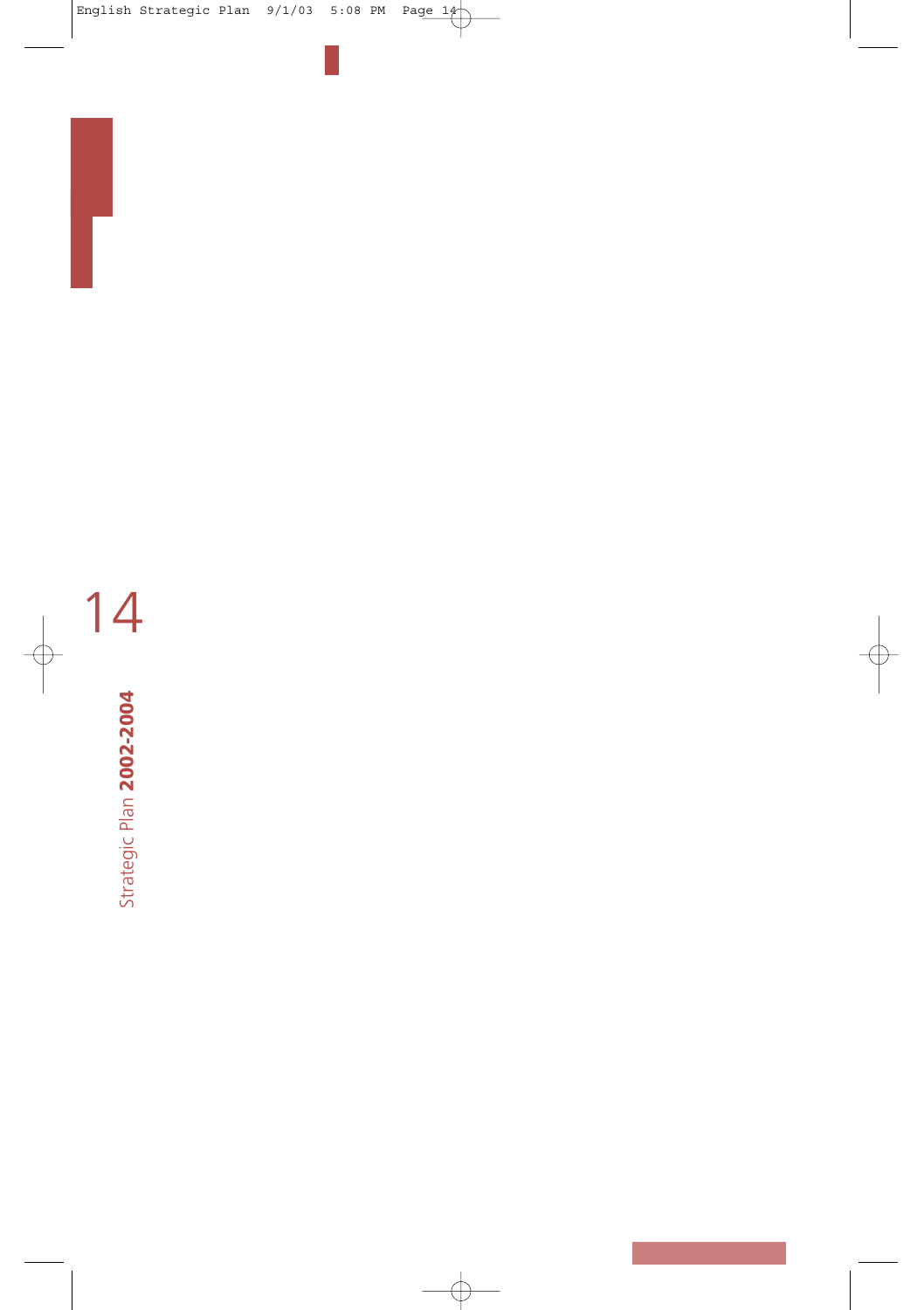## Strategic Objectives

#### **Key Issues**

Key issues which have informed the content of this Strategic Plan include:

- A fall in consistent poverty;
- An income gap between the better off and the less well off;
- Evidence of new emerging causes of poverty;
- Relatively high levels of poverty among children and some other population groups;
- Access to, and the quality of public services in tackling poverty and social exclusion;
- The advent of new all-island structures and a new EU funded Peace II Programme;
- The need to involve people experiencing poverty in the decisions that affect them.

The National Anti-Poverty Strategy (NAPS) is a key element in addressing many of these issues. Combat Poverty will actively support the implementation of NAPS.

#### **Key Objectives**

Combat Poverty has identified five strategic objectives for 2002 to 2004. These are:

- To achieve a more comprehensive understanding of poverty and social exclusion, in particular child poverty, so as to inform and influence debate and policy;
- To support the effective implementation of the National Anti-Poverty Strategy (NAPS) at national, local and European levels;
- To assess and promote effective public services and area-based programmes which tackle poverty and promote peace building;
- To strengthen the capacity of the community development sector in tackling poverty;
- To propose innovative policies aimed at a more equal distribution of income, resources and employment.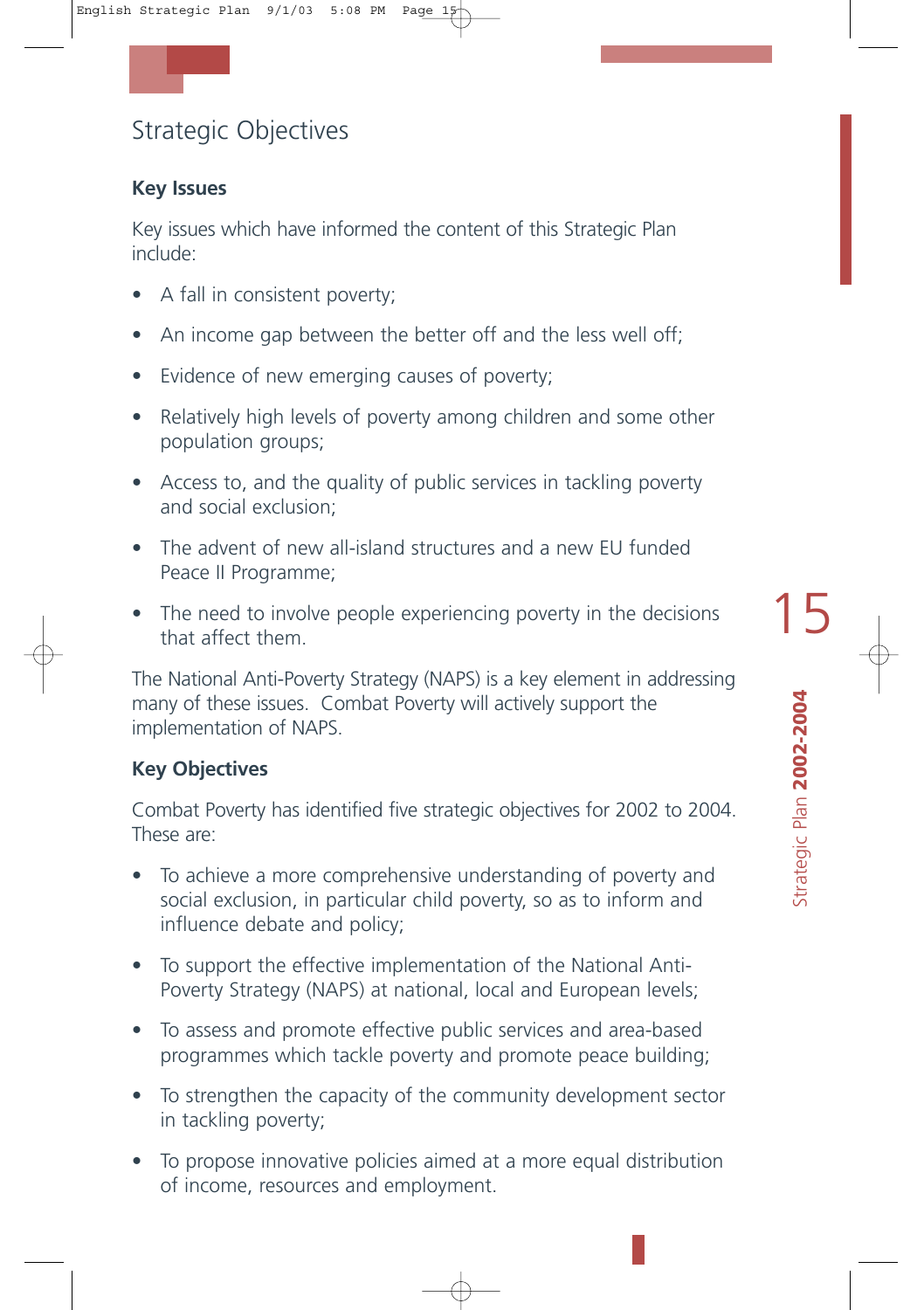#### **Performance Indicators**

In delivering these key objectives Combat Poverty will measure its performance by establishing a set of performance indicators. Summary indicators are attached to the Objectives in the Plan. These will be elaborated in annual work plans. In addition, an overall formative and summative evaluation of the Plan will be undertaken to assess the impact of Combat Povertyís efforts in working for the prevention and elimination of poverty.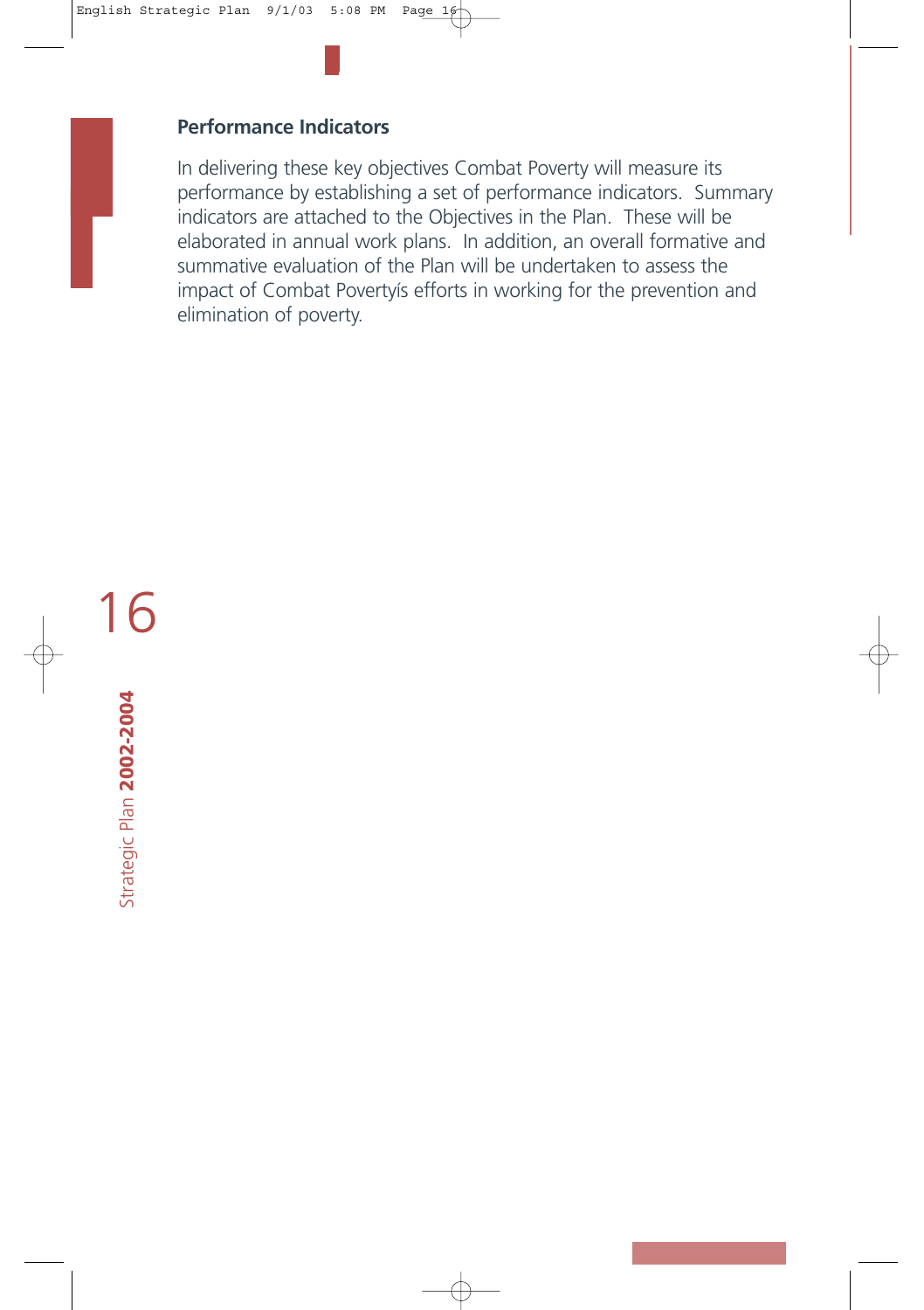## **OBJECTIVE 1:**

TO ACHIEVE A MORE COMPREHENSIVE UNDERSTANDING OF POVERTY AND SOCIAL EXCLUSION, IN PARTICULAR CHILD POVERTY, SO AS TO INFORM AND INFLUENCE DEBATE AND POLICY

This objective will be achieved through the following goals:

#### **Goal 1:**

#### *Combat Poverty will initiate new poverty research and support new and existing data collection and analysis.*

To achieve this goal we will:

- Examine and publish data on poverty from national and local poverty surveys, with particular relevance to current data gaps;
- Commission research to identify new and emerging causes of poverty and their policy implications;
- Investigate and highlight people's experience of poverty;
- Examine the links between conflict and poverty;
- Enhance the contribution of academics and researchers to poverty research.

#### **Goal 2:**

#### *Combat Poverty will develop and promote a better understanding of child poverty and the policy solutions required to eliminate it.*

To achieve this goal we will:

- Undertake research to establish the costs of child rearing;
- Support mechanisms that monitor trends in child poverty and children's well-being;
- Support innovative approaches to involve children and young people experiencing poverty in helping to identify their own needs and suggesting policy solutions.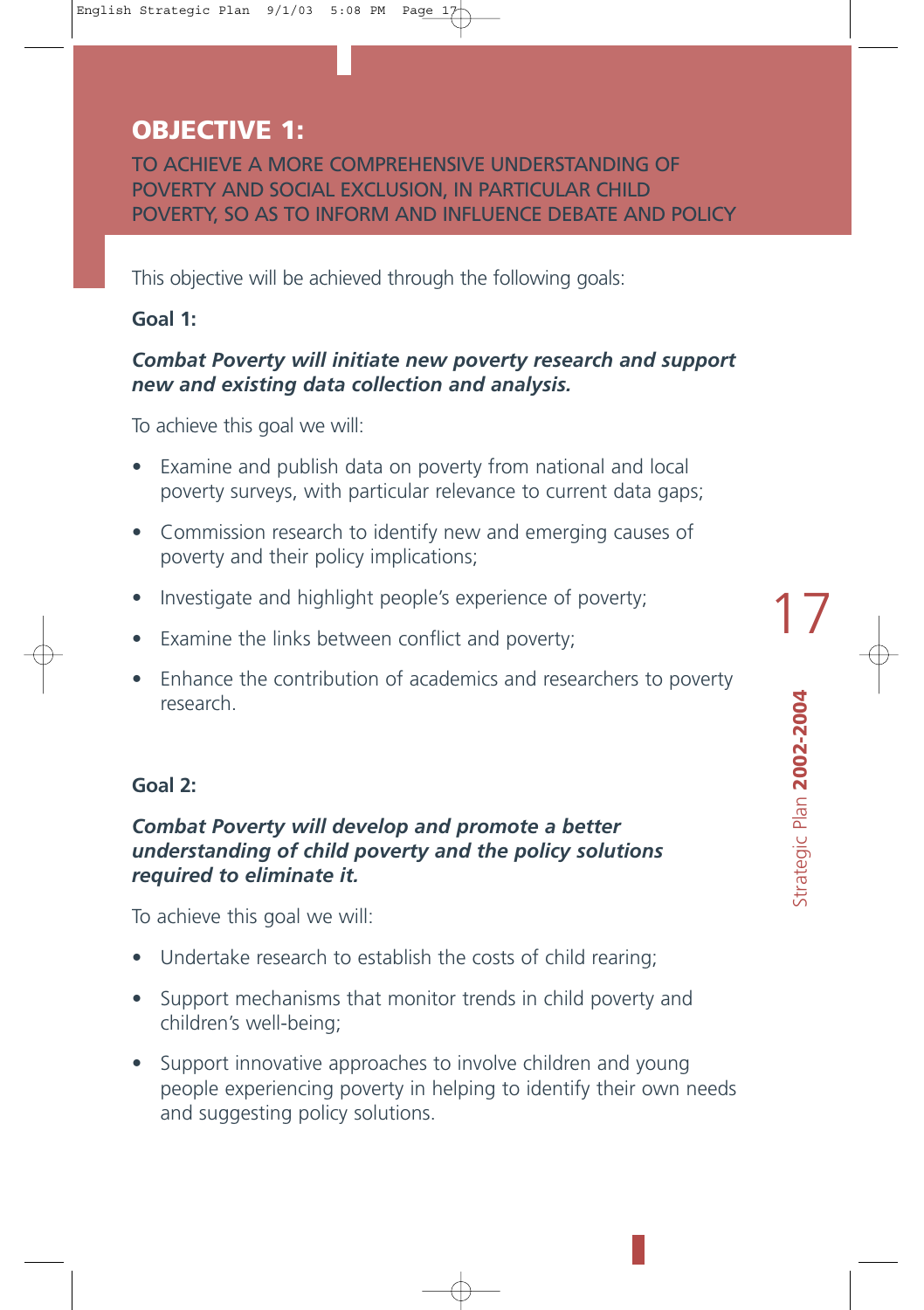#### **Goal 3:**

#### *Combat Poverty will advise policy makers about approaches to tackling poverty and social exclusion.*

To achieve this goal we will:

- Establish and maintain a regular schedule of policy exchanges with the Minister for Social, Community and Family Affairs and departmental officials;
- Promote Combat Poverty policy positions to all relevant stakeholders on aspects of poverty related to economic and social planning;
- Contribute to debates on the future of social partnership and identify key poverty issues for a new national agreement;
- Participate in and contribute to government advisory bodies and task forces.

#### 18**Goal 4:**

#### *Combat Poverty will inform a wider understanding of poverty and solutions to it through the promotion of key messages*

To achieve this goal we will:

- Produce information materials about poverty, community development and peace and reconciliation issues, and respond to relevant requests for information and advice;
- Develop Combat Poverty's library, website and information services;
- Ensure informed national and local media coverage of poverty issues;
- Maintain and develop a teacher education and curriculum development programme;
- Develop and maintain strategic alliances with key stakeholders to engage in public debate on poverty.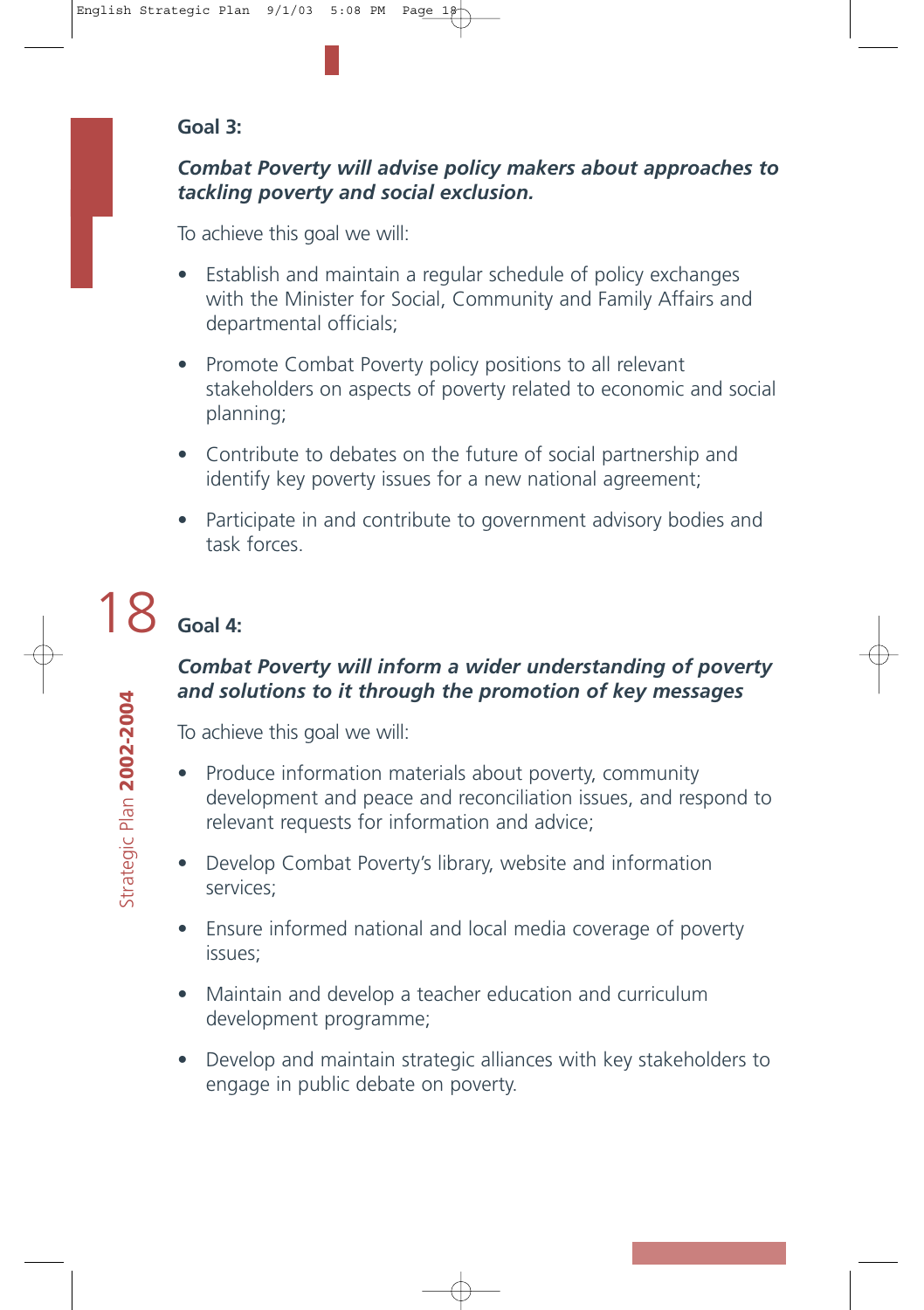#### **Key Performance Indicators**

- *Studies published based on relevant national surveys;*
- *A baseline measure provided of the extent of poverty among groups not included in national surveys and indicators identified which will measure improvements in their living conditions;*
- *Research publications produced on the emerging causes of poverty;*
- *Poverty-related academic research studies supported;*
- *Publication communicating the experience of poverty, in particular child poverty, disseminated;*
- *Research on the costs of child rearing published and promoted;*
- *Submission made on key poverty issues for any future national agreement;*
- *Regular policy exchanges held with the Minister for Social, Community and Family Affairs and Departmental officials;*
- *Meetings held with each of the social partners;*
- *Key messages identified and promoted;*
- *Increased usage of a quality library and website service.*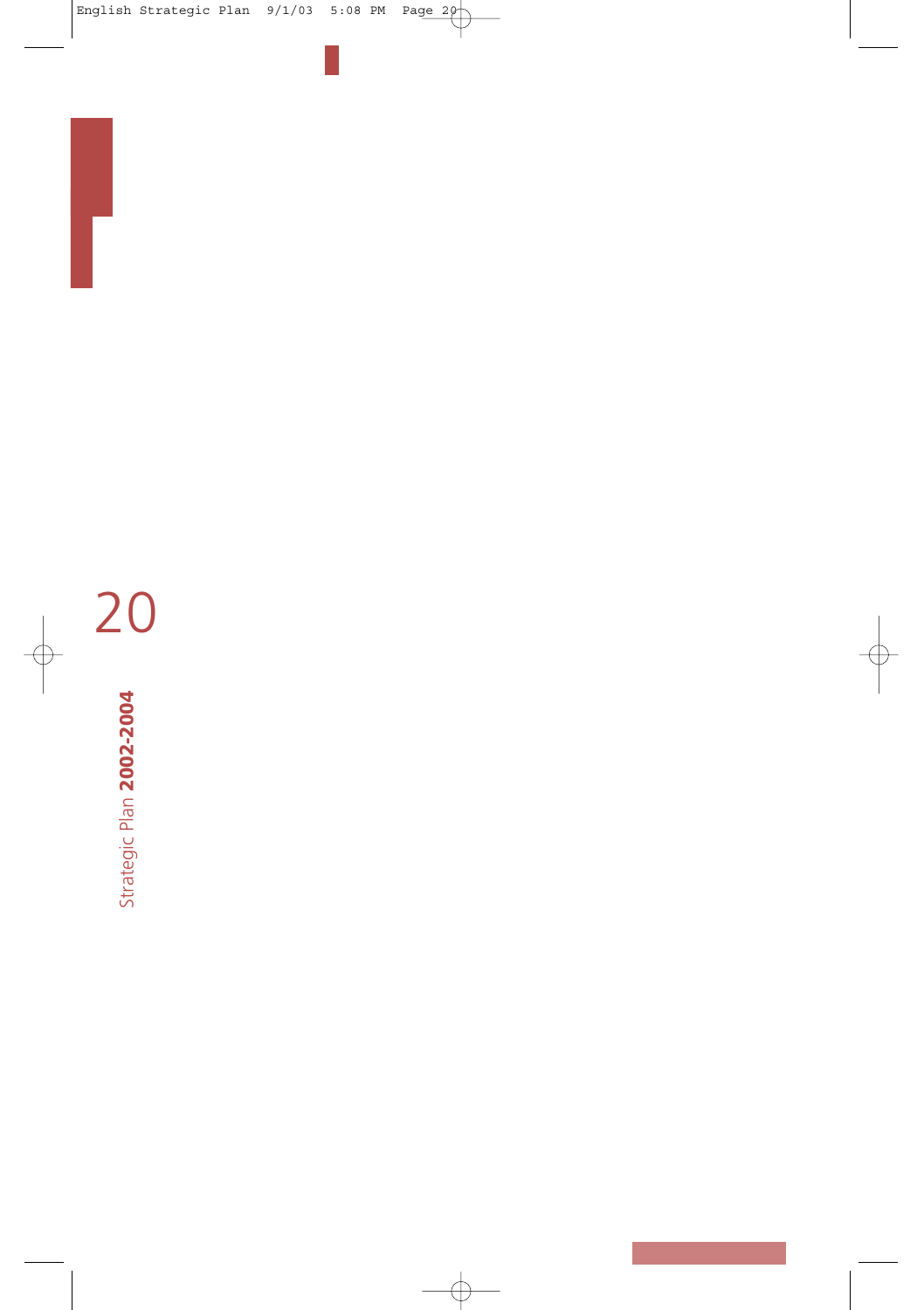## **OBJECTIVE 2:**

TO SUPPORT THE EFFECTIVE IMPLEMENTATION OF THE NATIONAL ANTI-POVERTY STRATEGY (NAPS) AT NATIONAL, LOCAL AND EUROPEAN LEVELS

This objective will be achieved through the following goals:

#### **Goal 5:**

#### *Combat Poverty will support the effective implementation of anti-poverty strategies at national and European levels*

To achieve this goal we will:

- Identify and agree specific actions for Combat Poverty in the Irish National Anti-Poverty Strategy;
- Provide advice and support on the implementation of the Irish National Anti-Poverty Strategy, in particular on a data and research strategy including the development of indicators;
- Work to ensure that the EU National Action Plans against Poverty and Social Exclusion (NAPsincl) strengthen anti-poverty action in Europe and Ireland;
- Identify and promote best practice on social inclusion and antipoverty initiatives by participating in the EU Social Exclusion Programme and other EU social policy forums, including transnational and all-island exchanges;
- Contribute to the further development of poverty proofing, including consideration of links to other forms of proofing;
- Facilitate the involvement of people experiencing poverty and the organisations which represent them in anti-poverty strategies.

#### **Goal 6:**

#### *Combat Poverty will contribute to developing local antipoverty strategies with a particular focus on the role of local government.*

To achieve this goal we will:

Identify and promote best practice in the development of local

Strategic Plan **2002-2004** 

Strategic Plan 2002-2004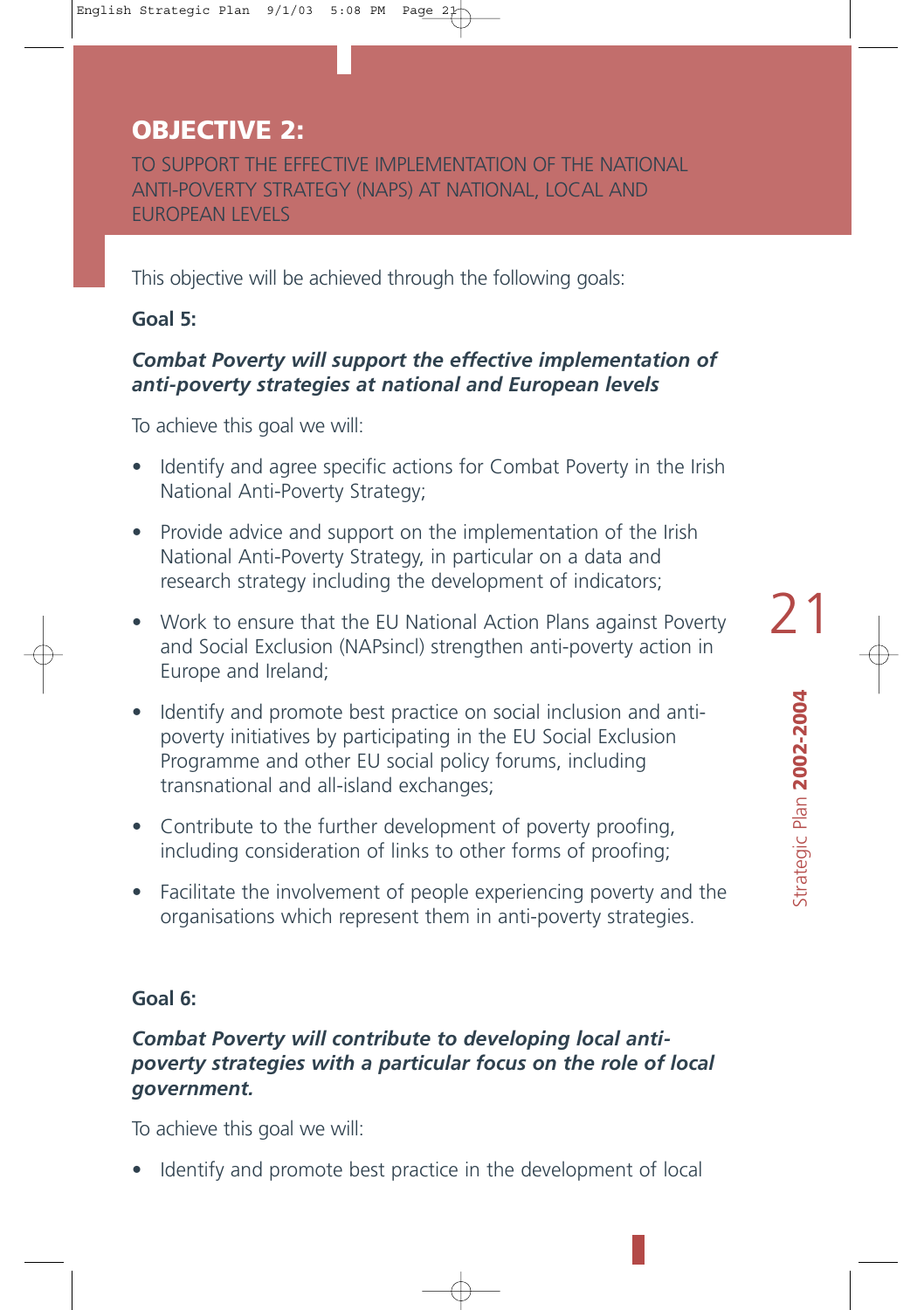anti-poverty strategies, in particular through the Local Government Anti-Poverty Learning Network, with reference to the Peace II Programme in the Border Region;

- Support the work of Social Inclusion Units in local authorities;
- Support local authorities to effectively involve relevant community and voluntary groups in local policy and planning in relation to poverty;
- Enhance the exchange of knowledge and learning between local and national anti-poverty strategies.

#### **Goal 7:**

#### *Combat Poverty will investigate and highlight the links between economic, social and cultural rights and poverty reduction.*

22

To achieve this goal we will:

- Examine Irish and international experience on the relationship between economic, social and cultural rights and poverty reduction;
	- Explore the role of rights in promoting social inclusion and peace building.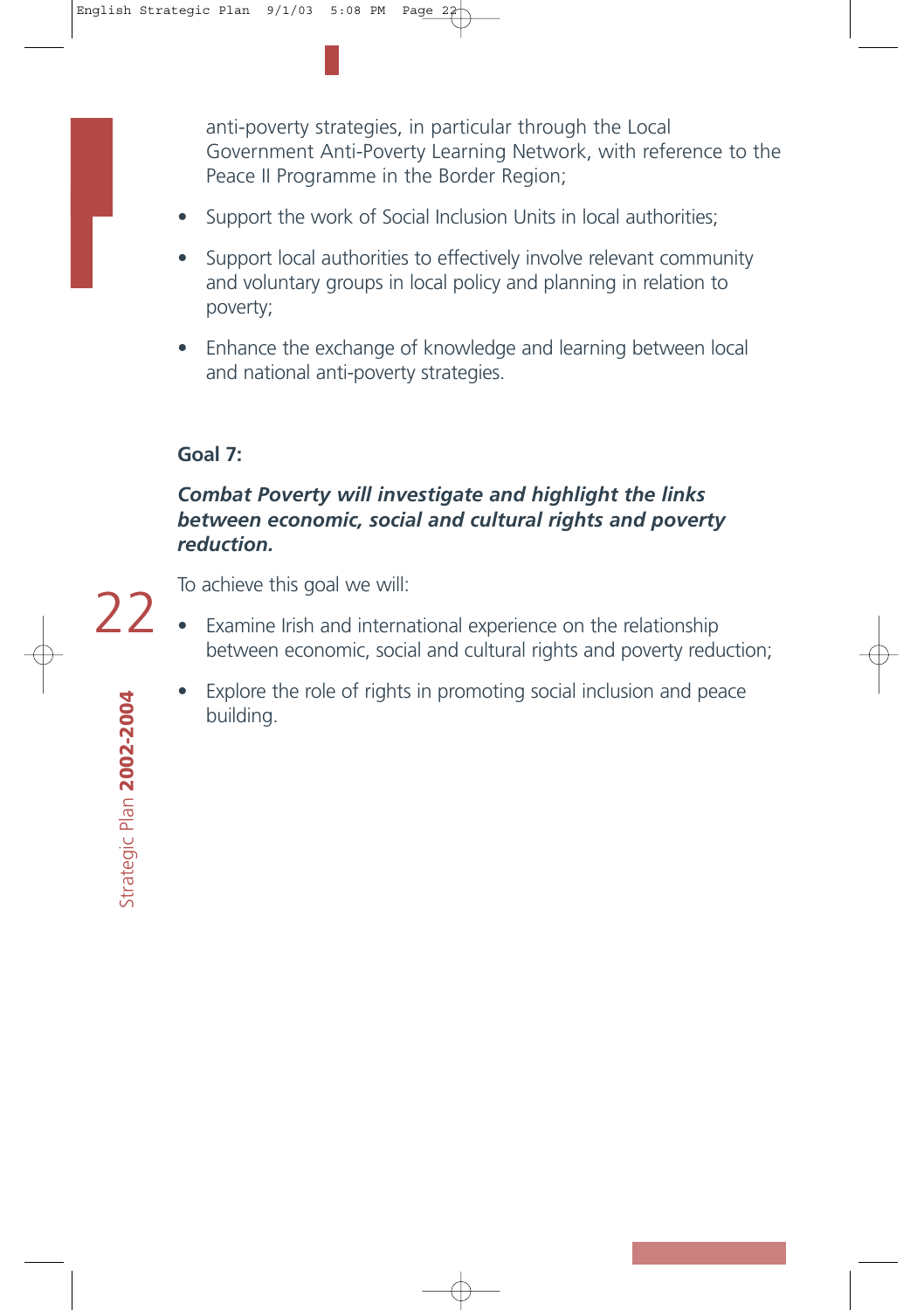#### **Key Performance Indicators**

- *Participation in NAPS Steering Committee structures and other relevant NAPS/NAPincl committees and groups;*
- *Best practice in anti-poverty policies and practices identified through participation in the EU Social Exclusion Programme;*
- *A series of analyses to support the implementation of NAPS produced;*
- *Poverty proofing documentation provided;*
- *A programme of work delivered through the local government antipoverty learning network;*
- *A document on the lessons from the local government anti-poverty work submitted annually to the NAPS Steering Committee;*
- *Evaluation of the local government anti-poverty learning network commissioned and the key lessons published and promoted;*
- *A study on the relationship between economic, social and cultural rights and poverty reduction published and promoted;*
- *Collaborative actions undertaken on the role of rights in promoting social exclusion and peace building.*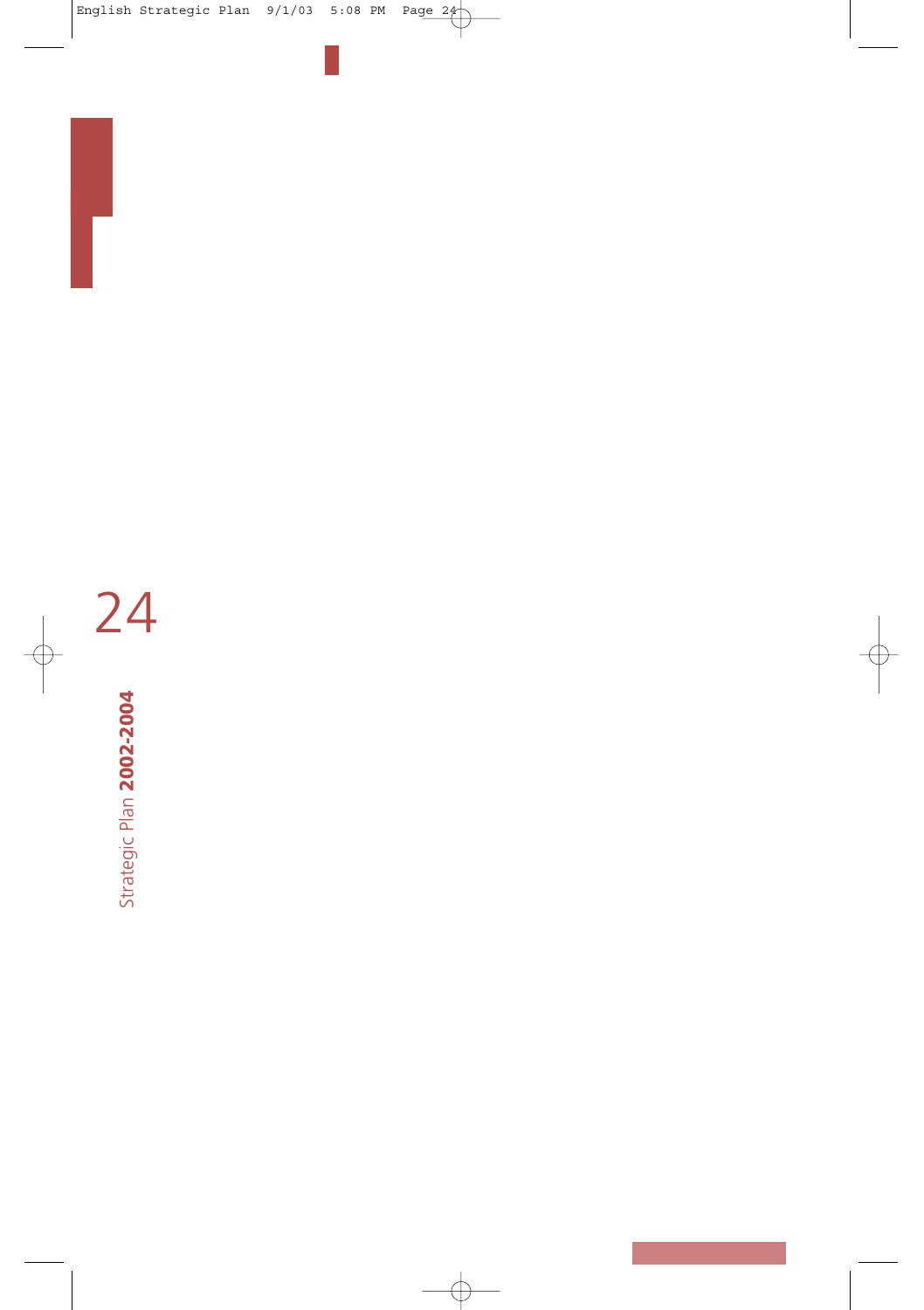## **OBJECTIVE 3:**

TO ASSESS AND PROMOTE EFFECTIVE PUBLIC SERVICES AND AREA-BASED PROGRAMMES WHICH TACKLE POVERTY AND PROMOTE PEACE BUILDING

This objective will be achieved through the following goals:

#### **Goal 8:**

#### *Combat Poverty will advise on improvements in the policy, provision and funding of public services to enhance their impact on poverty reduction.*

To achieve this goal we will:

- Promote policy and best practice for tackling educational disadvantage, including early education and after-school initiatives;
- Develop pilot work on addressing health inequalities, through community development approaches;
- Undertake comparative research and develop proposals on the future development of social expenditure, including assessing the value of universal and targeted approaches to the prevention and elimination of poverty;
- Identify policies and good practice for involving groups experiencing poverty in planning, access to and delivery of quality public services;
- Examine ways in which policies to combat poverty and social exclusion can contribute to economic and social development.

#### **Goal 9:**

#### *Combat Poverty, jointly with ADM Ltd. will implement the EU funded Peace II Programme in the Border Region of Ireland and on an all-island basis.*

To achieve this goal we will:

- Provide funding, advice and developmental support to the Peace II Programme;
- Work with ADM/CPA staff to develop joint work programmes on issues of common concern;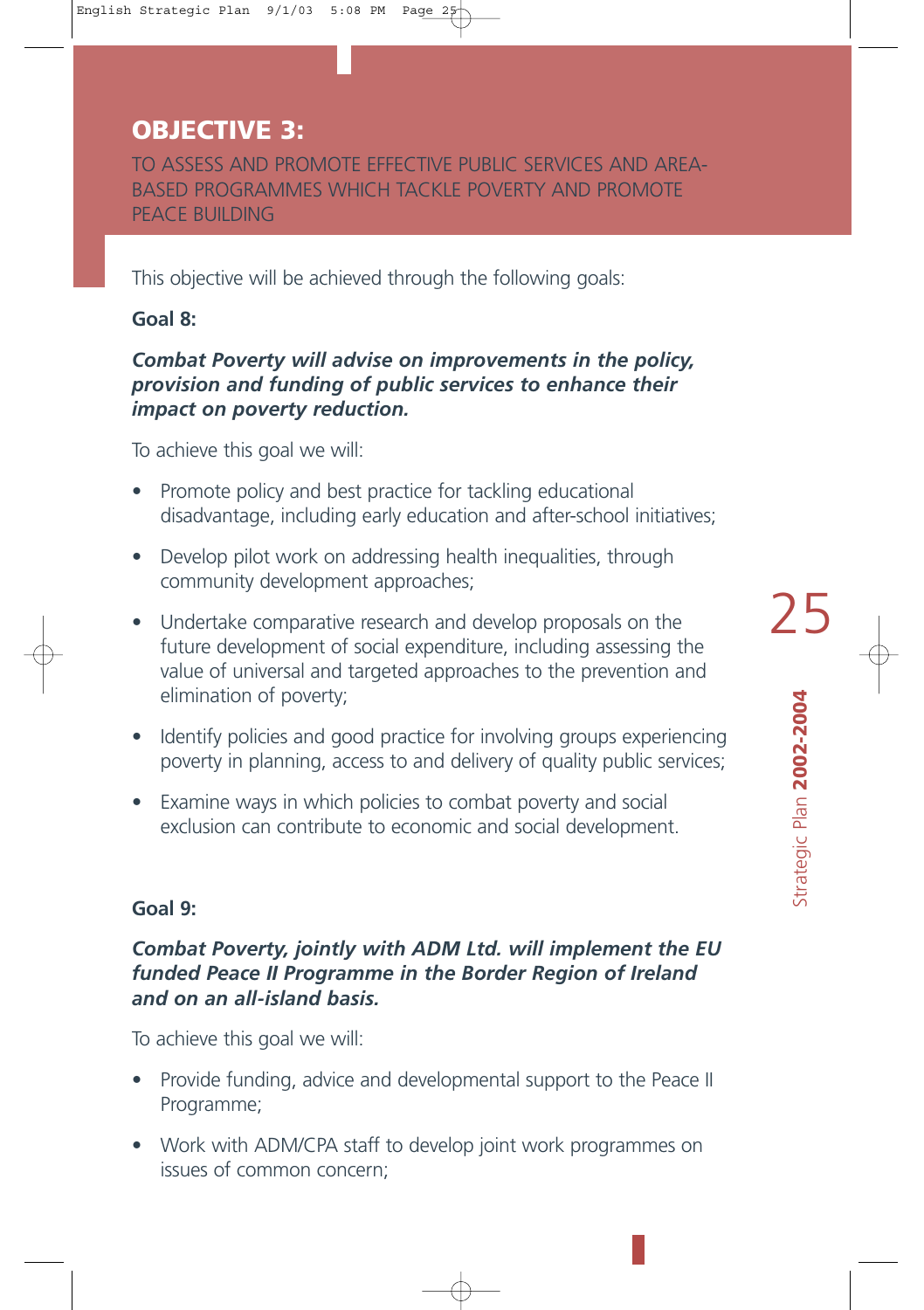- Integrate practice and policy issues arising from the Peace II Programme with the Combat Poverty policy advice role;
- Identify the key lessons of the Peace II Programme through evaluative and other methods with a view to ensuring sustainable supports for peace building;
- Consider key areas of work which would benefit from an all-island dimension.

#### **Goal 10:**

#### *Combat Poverty will contribute to the planning, implementation and assessment of area-based programmes for tackling poverty.*

To achieve this goal we will:

- Investigate the nature and extent of spatial disparities in income and living standards;
- Promote best practice in community and integrated development in area programmes, with a particular focus on the Border Region;
	- Contribute to strengthening the focus on social inclusion within the National Development Plan, with particular reference to the Regional and Peace II Programmes.

#### **Key Performance Indicators**

- *Key learning from work on educational disadvantage disseminated;*
- *The key lessons on how community development approaches can help to reduce health inequalities documented and disseminated;*
- *A study on social expenditure published and promoted;*
- *Strategic issues of common concern between ADM/CPA and Combat Poverty staff identified and progressed;*
- *A Peace II dimension included in Combat Poverty policy submissions, where appropriate;*
- *A number of all-island initiatives undertaken;*
- *Enhanced social inclusion indicators included in the Regional and Peace II Programmes.*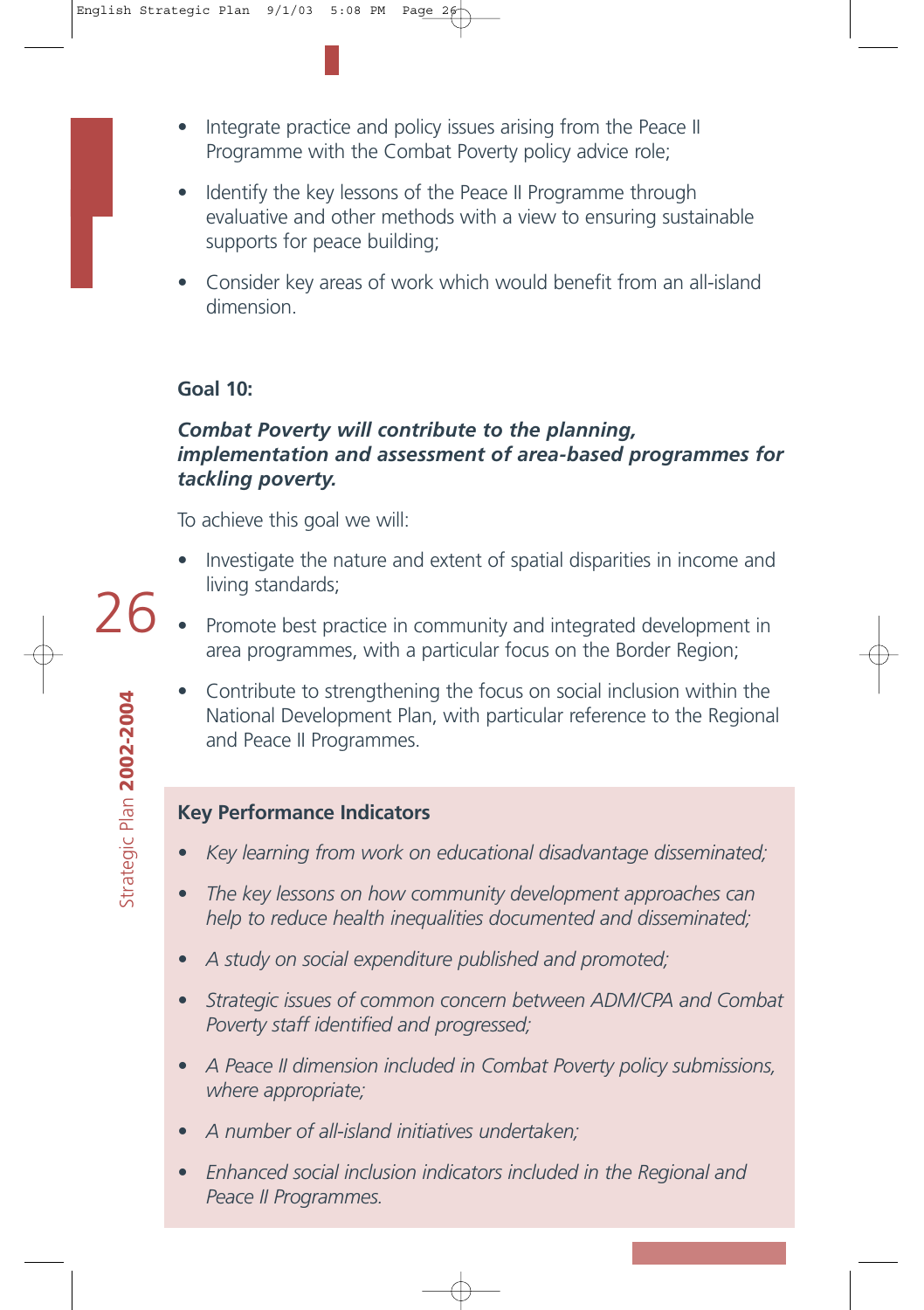### **OBJECTIVE 4:**

TO STRENGTHEN THE CAPACITY OF THE COMMUNITY DEVELOPMENT SECTOR IN TACKLING POVERTY

This objective will be achieved through the following goals:

#### **Goal 11:**

#### *Combat Poverty will work to support the effectiveness of community development practitioners in tackling poverty and social exclusion.*

To achieve this goal we will:

- Undertake and disseminate research into the contribution of community development in tackling poverty;
- Develop and promote resource materials, in collaboration with others, which strengthen community development practice;
- In collaboration with others, support community development practitioners to reflect on and enhance community development as an anti-poverty tool;
- Work with relevant bodies to develop strategic supports, and support the networking of community and voluntary groups to make an effective contribution to national, regional and local decision making processes.

#### **Goal 12:**

#### *Combat Poverty will support the capacity of community and voluntary groups to influence anti-poverty and social inclusion policy.*

To achieve this goal we will:

- Fund and develop a programme of support for national anti-poverty networks;
- Administer a grants scheme to support community and voluntary groups to inform and influence policy related to poverty;
- Support groups in developing the links between practice and policy.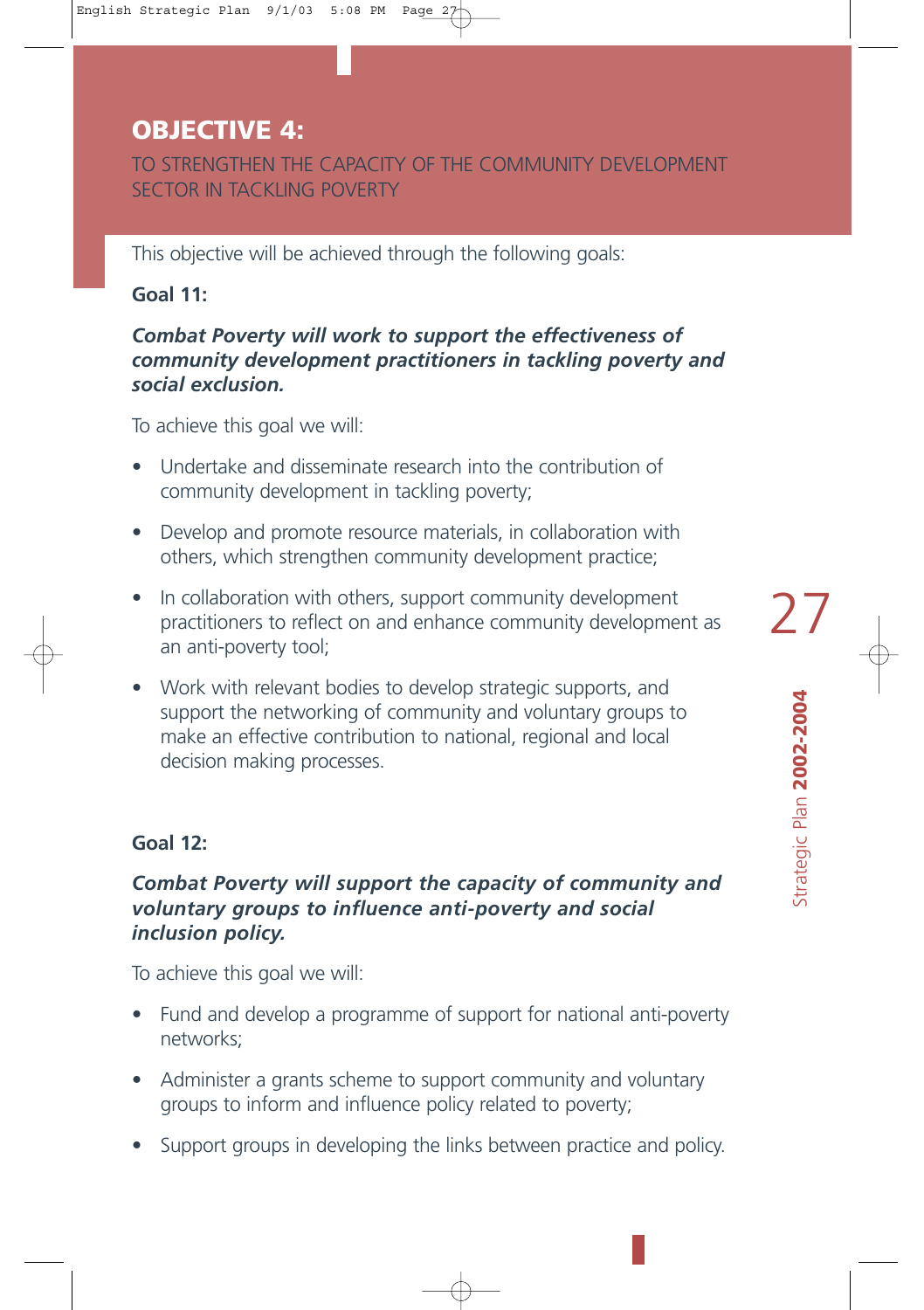#### **Key Performance Indicators**

- *Research and resource materials on the role of community development in tackling poverty published and promoted;*
- *An annual national collaborative event held with community development practitioners;*
- *Ongoing support and review of the National Anti-Poverty Network Programme undertaken;*
- *A programme of support delivered through a Combat Poverty Agency Grants Scheme;*
- *A number of practice and policy initiatives completed.*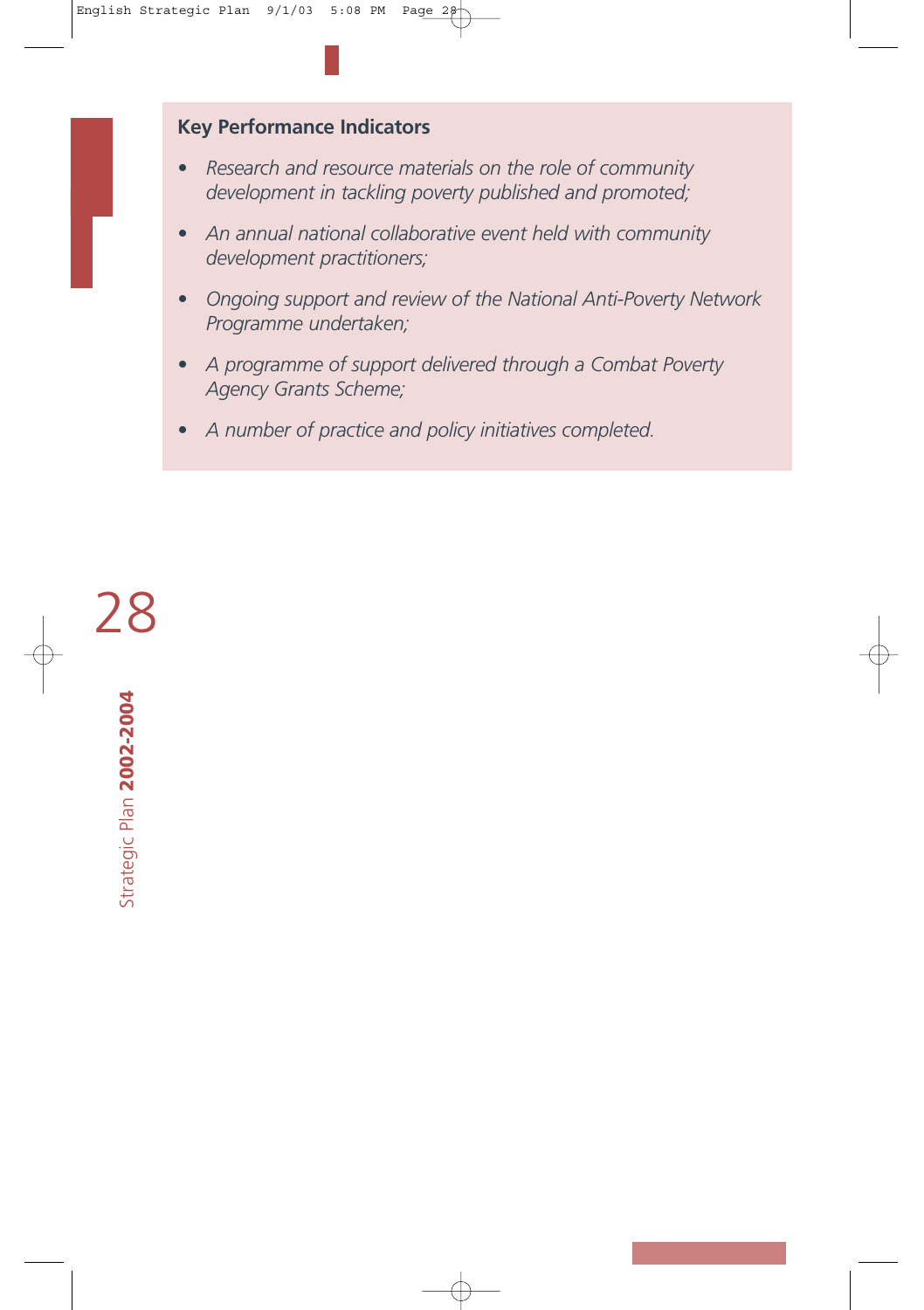### **OBJECTIVE 5:**

TO PROPOSE INNOVATIVE POLICIES AIMED AT A MORE EQUAL DISTRIBUTION OF INCOME, RESOURCES AND EMPLOYMENT

This objective will be achieved through the following goals:

#### **Goal 13:**

#### *Combat Poverty will advise, assess and publicise tax and welfare proposals for redistributing income to low-income households*

To achieve this goal we will:

- Develop and publish proposals for tax and welfare reform, including social insurance;
- Support research and data collection to inform a comprehensive understanding of adequacy of welfare payments, in the light of Irish and international policy.

#### **Goal 14:**

#### *Combat Poverty will monitor the effectiveness and efficiency of policies and programmes to meet the income support and related needs of people who are unemployed and others in poverty.*

To achieve this goal we will:

- Monitor policies and programmes to prevent and tackle long-term unemployment;
- Contribute to the monitoring and review of welfare programmes by the Department of Social, Community and Family Affairs;
- Assess the effectiveness of welfare provision in responding to existing and emerging social needs, in particular food poverty.

#### **Key Performance Indicators**

- *An annual pre-Budget submission published and promoted;*
- *Submissions made to the reviews of the Department of Social, Community and Family Affairs welfare programmes;*
- *A research study on combating food poverty published and promoted.*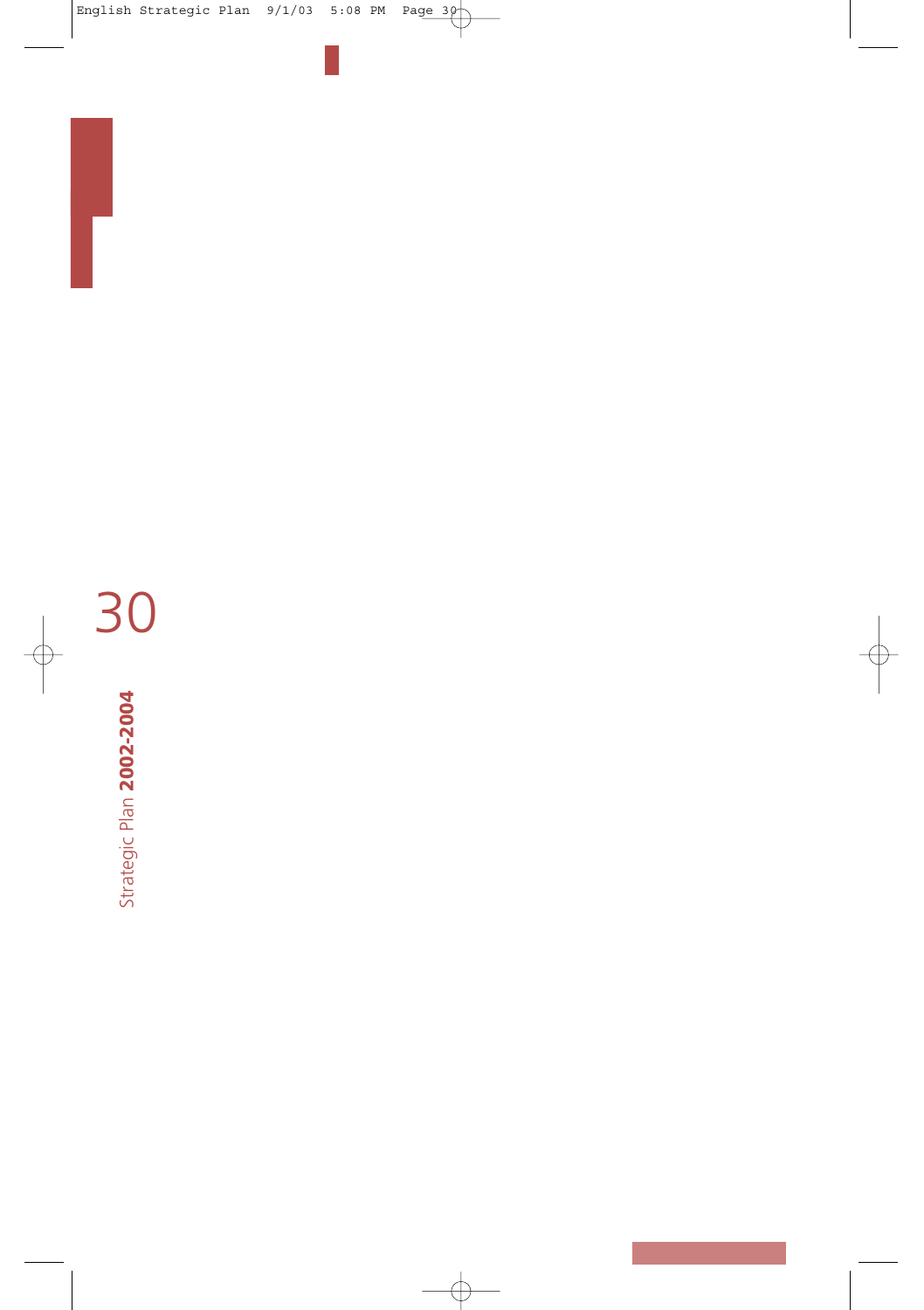## Organisational Capacity

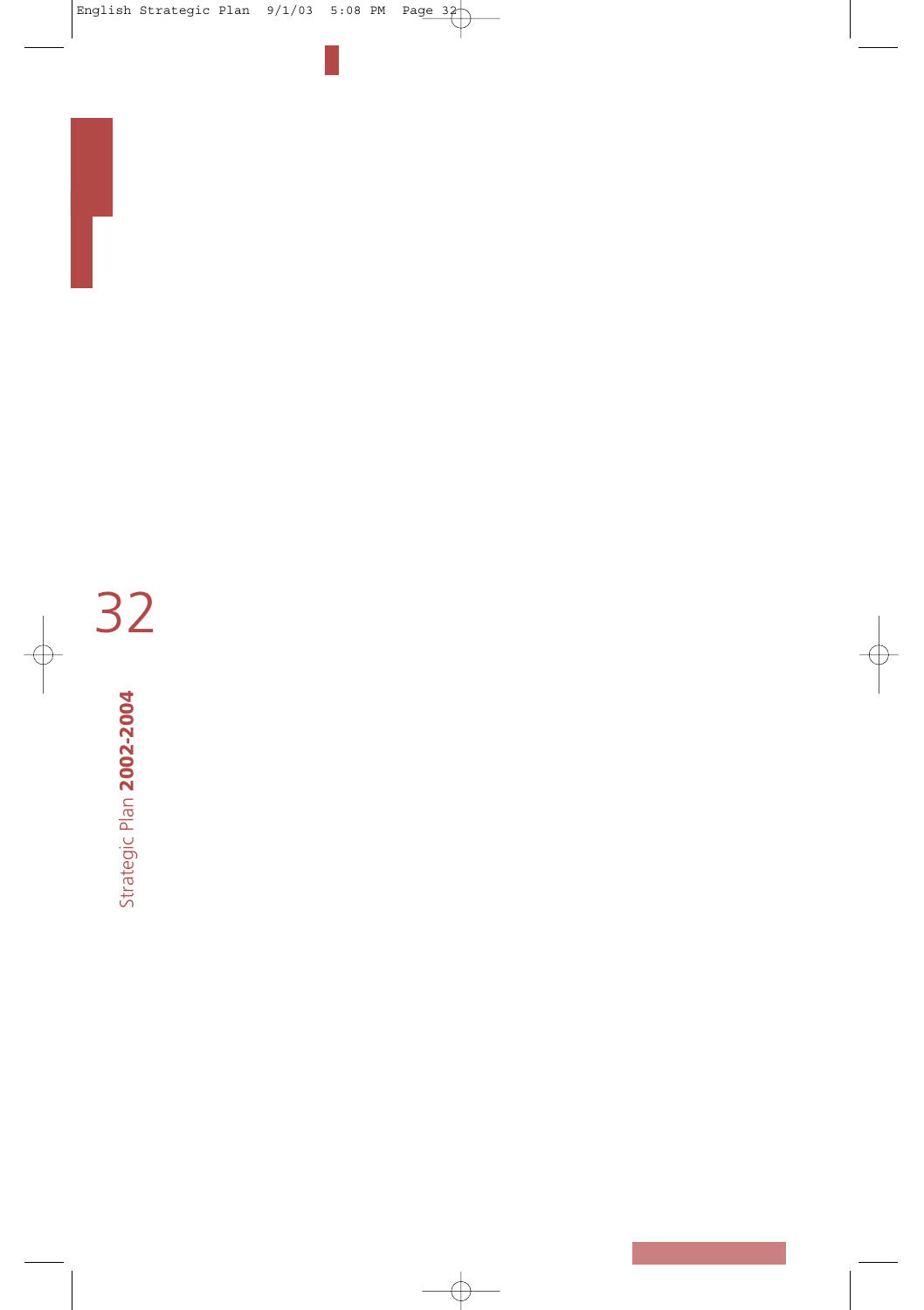## Organisational Capacity

Effective strategic planning involves matching ambitions to resources and making hard choices between competing priorities. Combat Poverty has prioritised what we see as the key concerns for the next three years where we have particular expertise to bring about effective change, on our own or in collaboration with others. We recognise that there are many uncertainties in the current climate and there may be other important demands placed on us during the course of the three years. To be able to meet these demands will require decisions on prioritising certain actions identified in the Plan or the allocation of additional resources. At all times we seek to be an efficient and effective organisation in working for the prevention and elimination of poverty and social exclusion.

Combat Poverty is implementing performance management and development practices to ensure that people working for us are effectively supported in their commitment to deliver the objectives of the Plan. We seek to be a learning organisation that embraces consultation, openness, effective communication and partnership as chosen ways of working. We value our staff and actively implement a human resource development policy.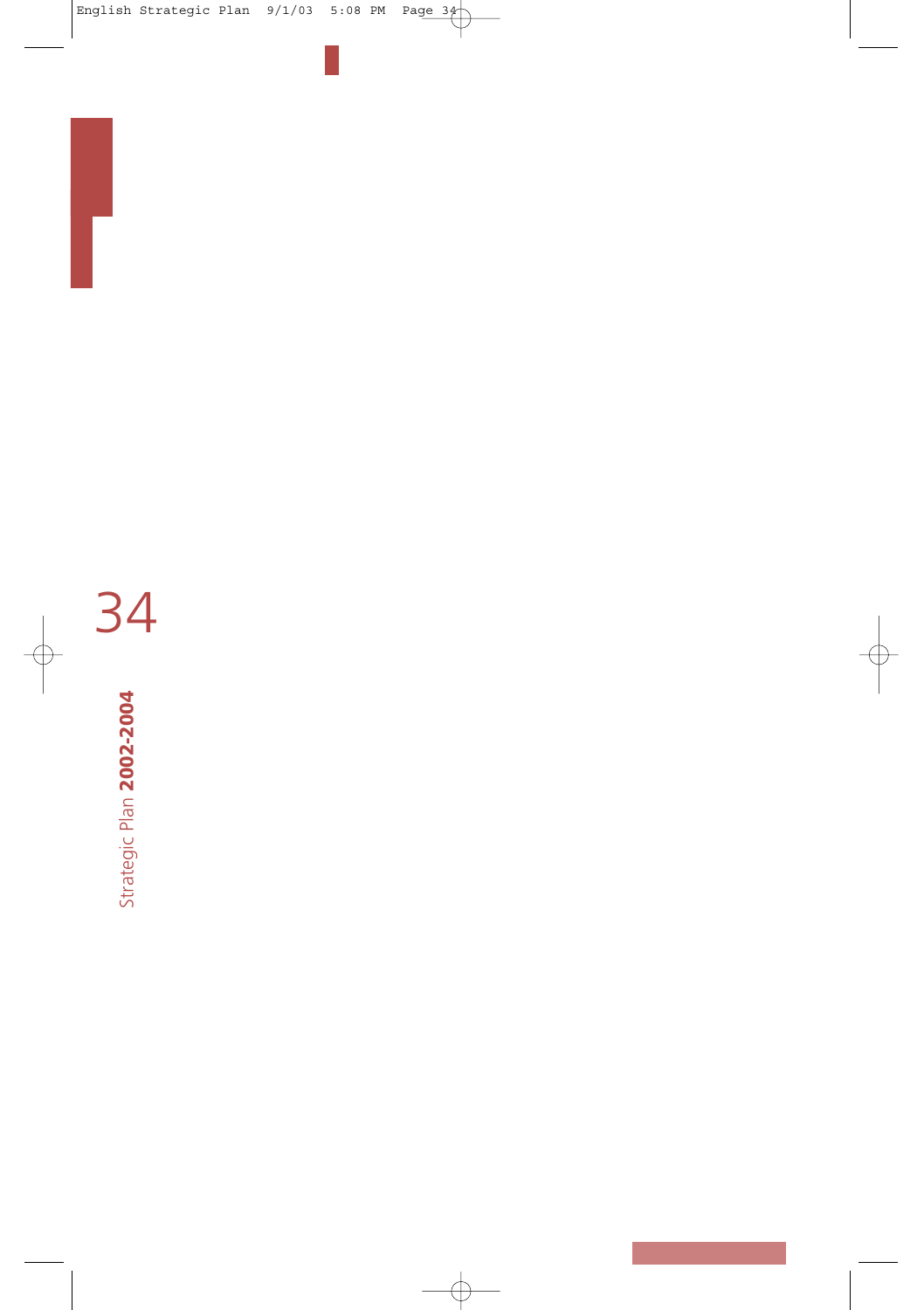## **STRENGTHENING ORGANISATIONAL CAPACITY**

This objective will be achieved through the following goals:

#### **Goal 15:**

#### *Combat Poverty will offer a positive work environment as reflected in our human resource policies and our work culture of openness and partnership.*

To achieve this goal we will:

- Introduce and develop performance management and development practices for all staff;
- Seek to have a highly talented and diverse workforce, and support consistency and quality in work performance across all functions and at all levels;
- Actively foster and encourage staff development, including the exploration of opportunities for staff exchanges through collaborative working with other agencies and organisations;
- Further develop work-life policies that support staff in fulfilling family and other responsibilities with work commitments.

#### **Goal 16:**

#### *Combat Poverty will develop administrative, monitoring and operational procedures in accordance with best practice and in fulfilment of regulatory and statutory obligations.*

To achieve this goal we will:

- Provide and maintain a high quality service to all our customers, internal and external;
- Develop and improve existing financial, human resource and equality policies, systems and procedures in fulfilment of our duties of compliance, and of effective and efficient use of all resources;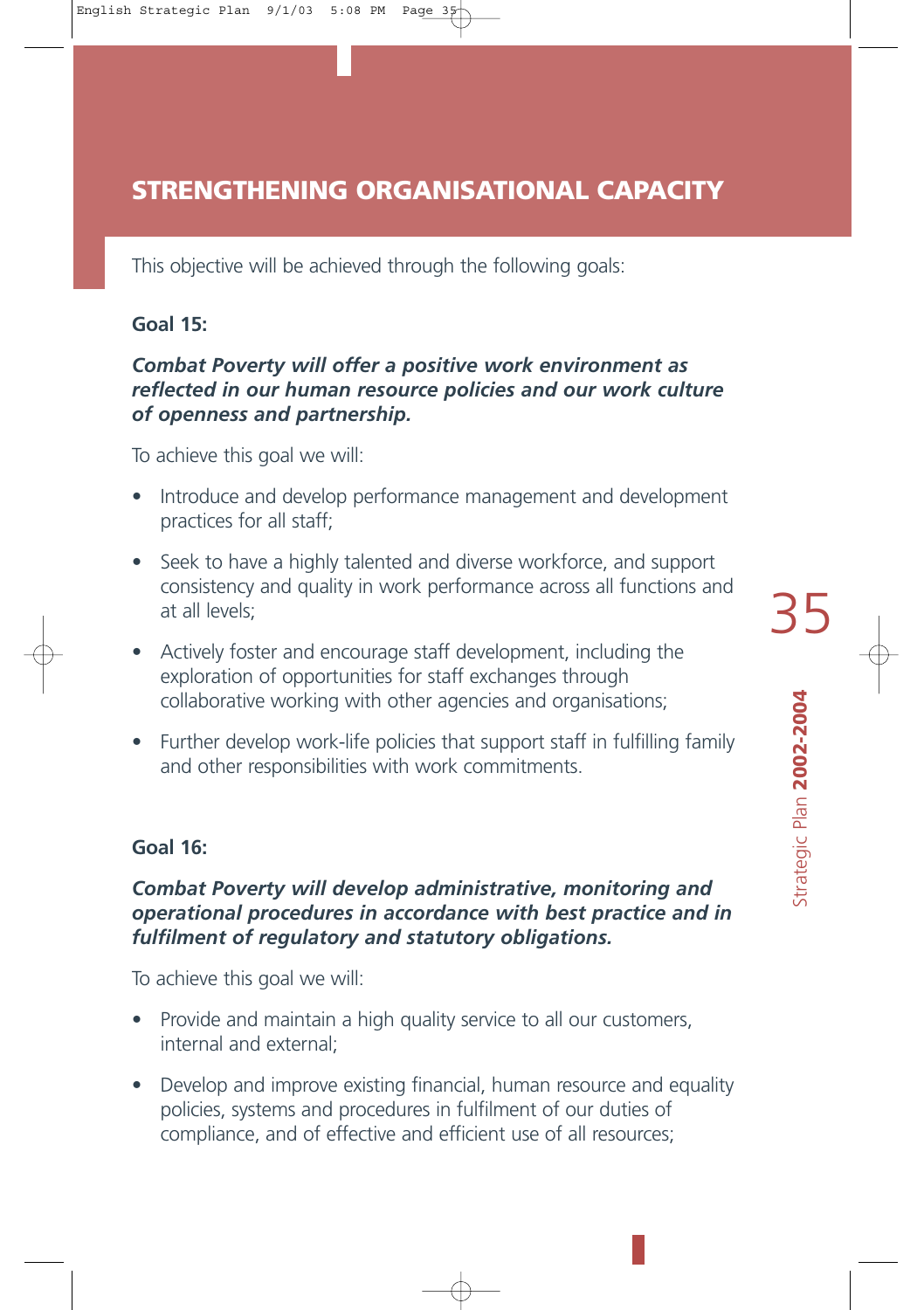- Identify and implement effective auditing and evaluative tools for assessing capacity to achieve the objectives and goals set out in this Plan;
- Enhance the use of the information technology capacity to serve all our stakeholders;
- Ensure that the competencies of Board members and others who regularly inform our work from an external perspective are identified and recognised.

#### **Key Performance Indicators**

- Combat Poverty's Human Resource Development Policy implemented and reviewed;
- Performance management and development practices implemented;
- A Combat Poverty Agency Customer Service Action Plan produced and implemented;<br> $36 \cdot$  Ongoing reviews and evaluation of the Strategic Plan undertaken.
	-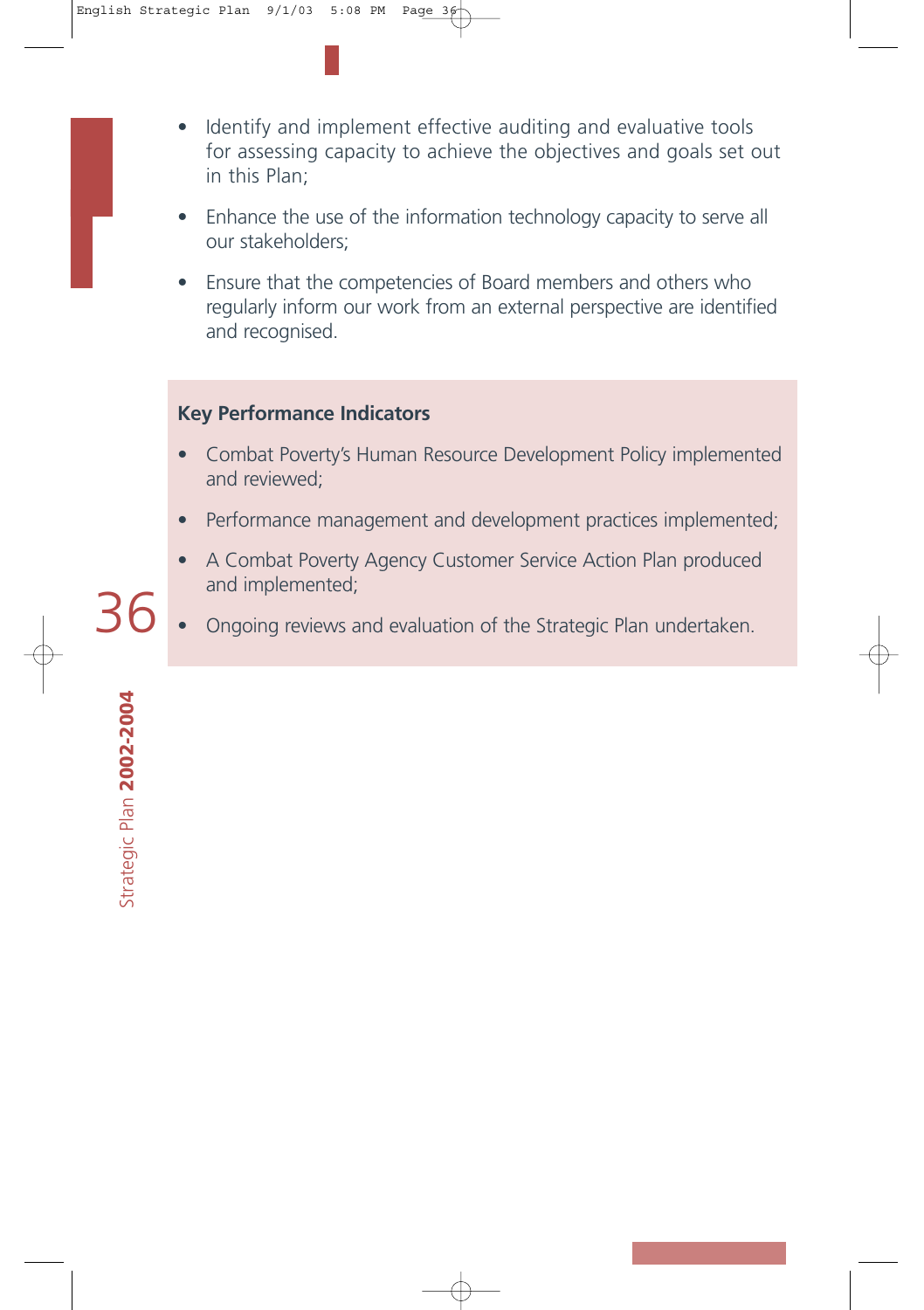## Glossary

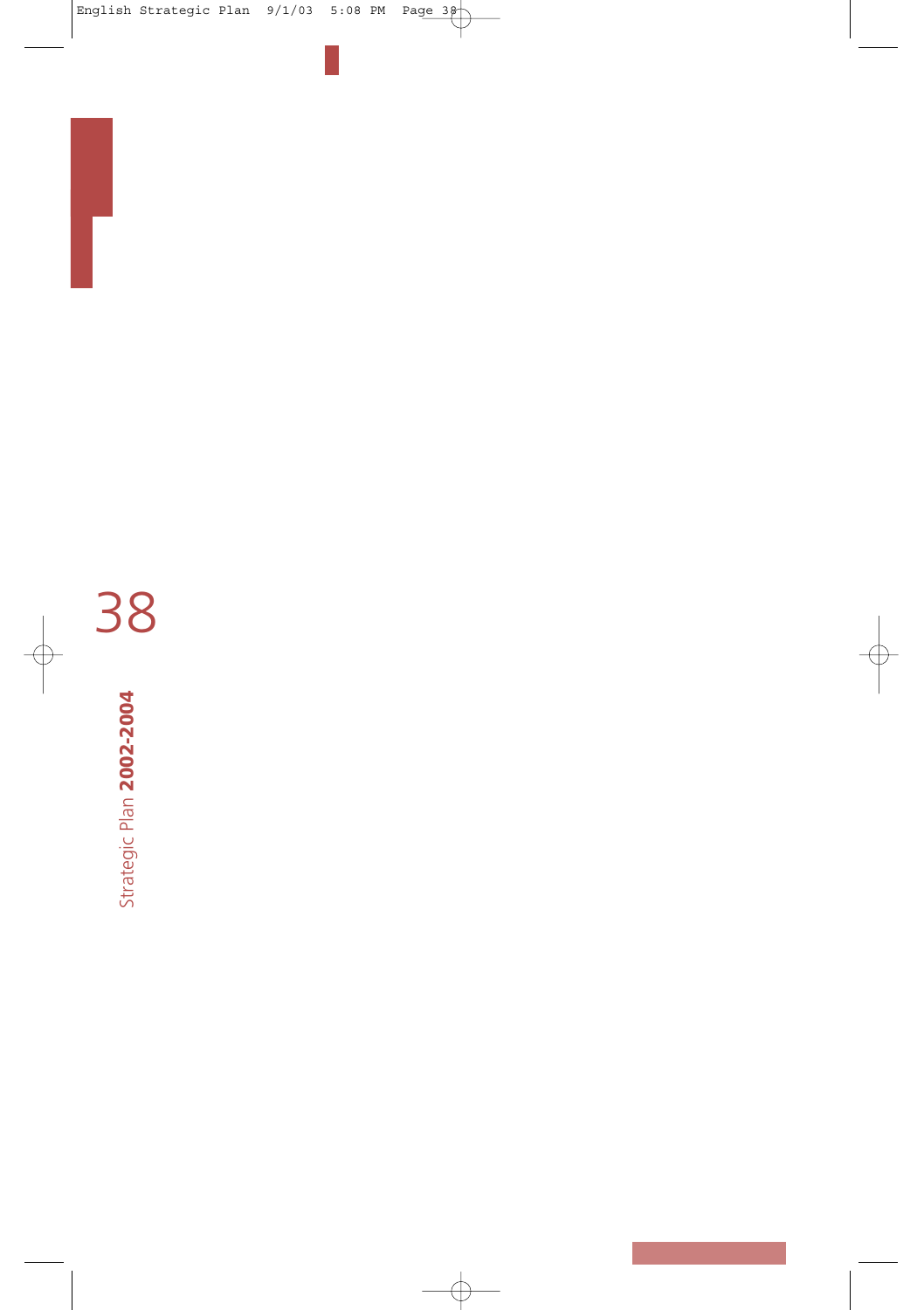## Glossary

**All-island:** Initiatives which involve collaboration between the Republic of Ireland and Northern Ireland.

**Area-based programmes:** a co-ordinated series of actions which are devised and delivered within a particular spatial context to address social and economic disadvantage e.g. RAPID, CLÁR.

**Area Development Management Ltd.:** ADM Ltd. is an independent company set up by the Irish Government and the EU to support local economic and social development. It distributes funding through three main programmes: Local Development Social Inclusion Programme, Special Support Programme for Peace and Reconciliation in the Border Region and the Equal Opportunities Childcare Programme. Combat Poverty is jointly responsible with ADM Ltd. for implementing a major part of the EU Peace II Programme in the Border Region. There is a joint office in Monaghan, referred to as ADM/CPA.

**Benchmarking:** This means a point of reference. It is often used in the public sector as a term for comparing the performance in the public sector with the private sector or for comparing systems in Ireland with systems in other countries.

**Border Region:** The six border counties of Cavan, Donegal, Leitrim, Louth, Monaghan and Sligo.

**Community development:** The long-term process whereby people who are marginalised or living in poverty work together to identify their needs, create change, exert more influence in the decisions which affect their lives and work to improve the quality of their lives, the communities in which they live, and the society of which they are part.

**Consistent poverty:** A person is said to be in consistent poverty when he or she has both a low relative income and lacks at least one of a number of specified basic necessities such as warm clothes and adequate food and heating.

**Cross-border:** Activities and actions which take place on a collaborative basis between the Republic of Ireland and Northern Ireland.

**Economic, social and cultural rights:** Refers to the rights of all persons to live a fully human life which meets their physical, emotional, intellectual and social needs. Being deprived of these rights is often symptomatic of living in poverty.

Strategic Plan **2002-2004** 

Strategic Plan 2002-2004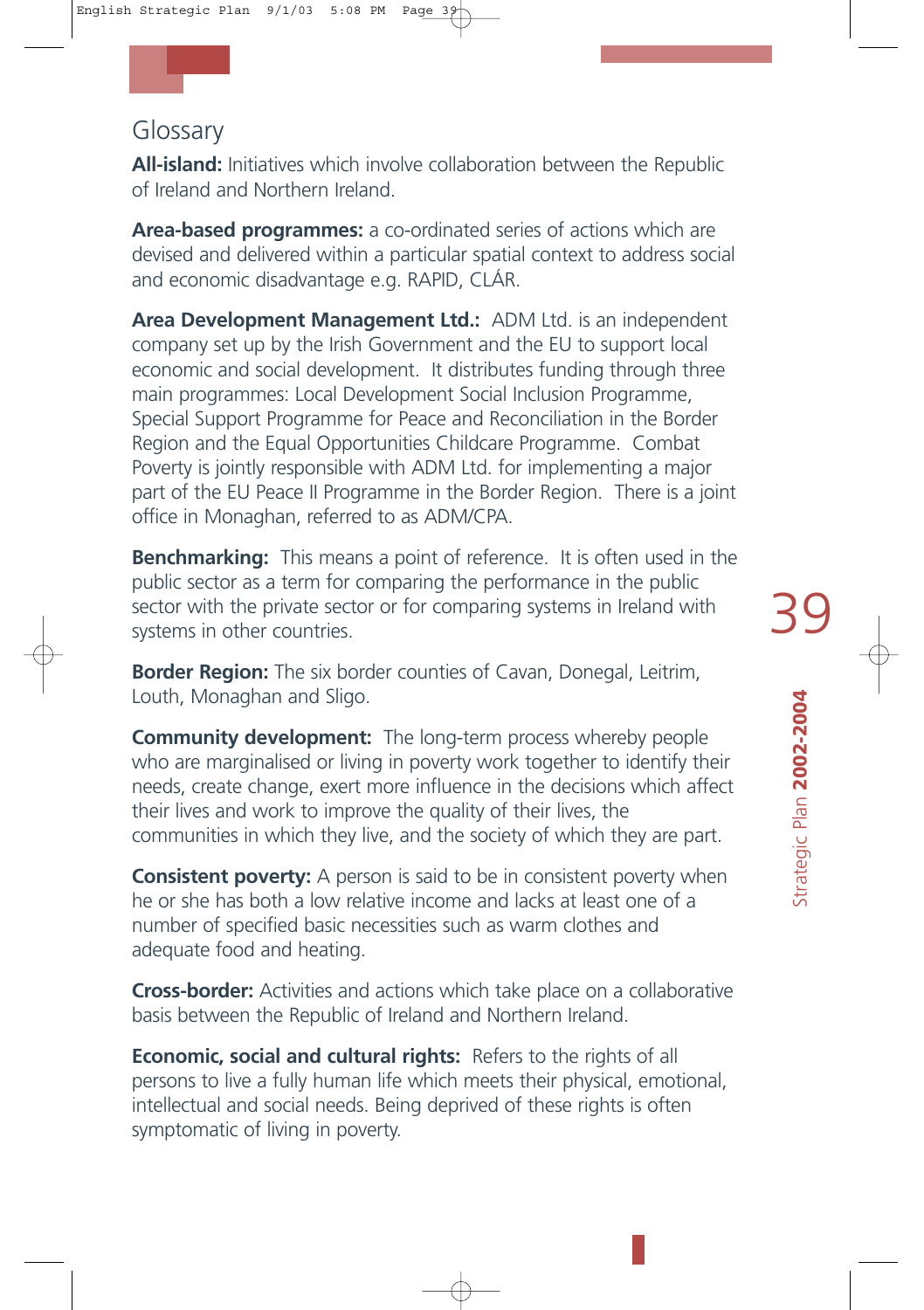**Empowerment:** The process of transferring decision-making power from influential sectors to poor communities and individuals who have been traditionally excluded from it.

**Formative evaluation:** An ongoing review to describe and analyse how an activity is carried out and to interpret the outcomes. It is valuable in helping those directly involved in the activity to assess its strengths and weaknesses and the changes required to improve its effectiveness.

**Indexation:** a method by which social welfare payments would be increased by a certain amount each year. This amount would relate to a particular factor ie. index in the economy eg. inflation, earnings, incomes.

**Local government:** Local and regional administrative structures, including County Councils, City Councils (previously Corporations), Urban District Councils and Town Councils. They are responsible for providing services to local communities and operate under the supervision of the Minister for the Environment and Local Government.

**National Anti-Poverty Strategy (NAPS):** The 10 year plan of the Irish Government aimed at tackling poverty which involves consultation, target setting and poverty proofing. NAPS aims to achieve better understanding of the structural causes of poverty such as unemployment, low income and educational disadvantage.

**National Development Plan:** The Irish Government's strategy for allocating EU Structural Funds and other public monies aimed to stimulate long term growth and a fairer distribution of resources across the whole economy.

**Open Method of Policy Co-ordination:** European term for setting guidelines at EU level for plans to be drawn up by Member States, for example in the areas of employment and social inclusion. The guidelines include specific timetables for achieving goals set, the establishment of indicators to compare best practice, translating the European guidelines into national and regional policies, and periodic monitoring and review.

**Peace II Programme:** The EU funded Programme for Peace and Reconciliation in Northern Ireland and the Republic of Ireland, which runs from 2000 to 2004.

**Peace Building:** Peace building is a dynamic process, a continuum of development that involves the construction of new relationships and the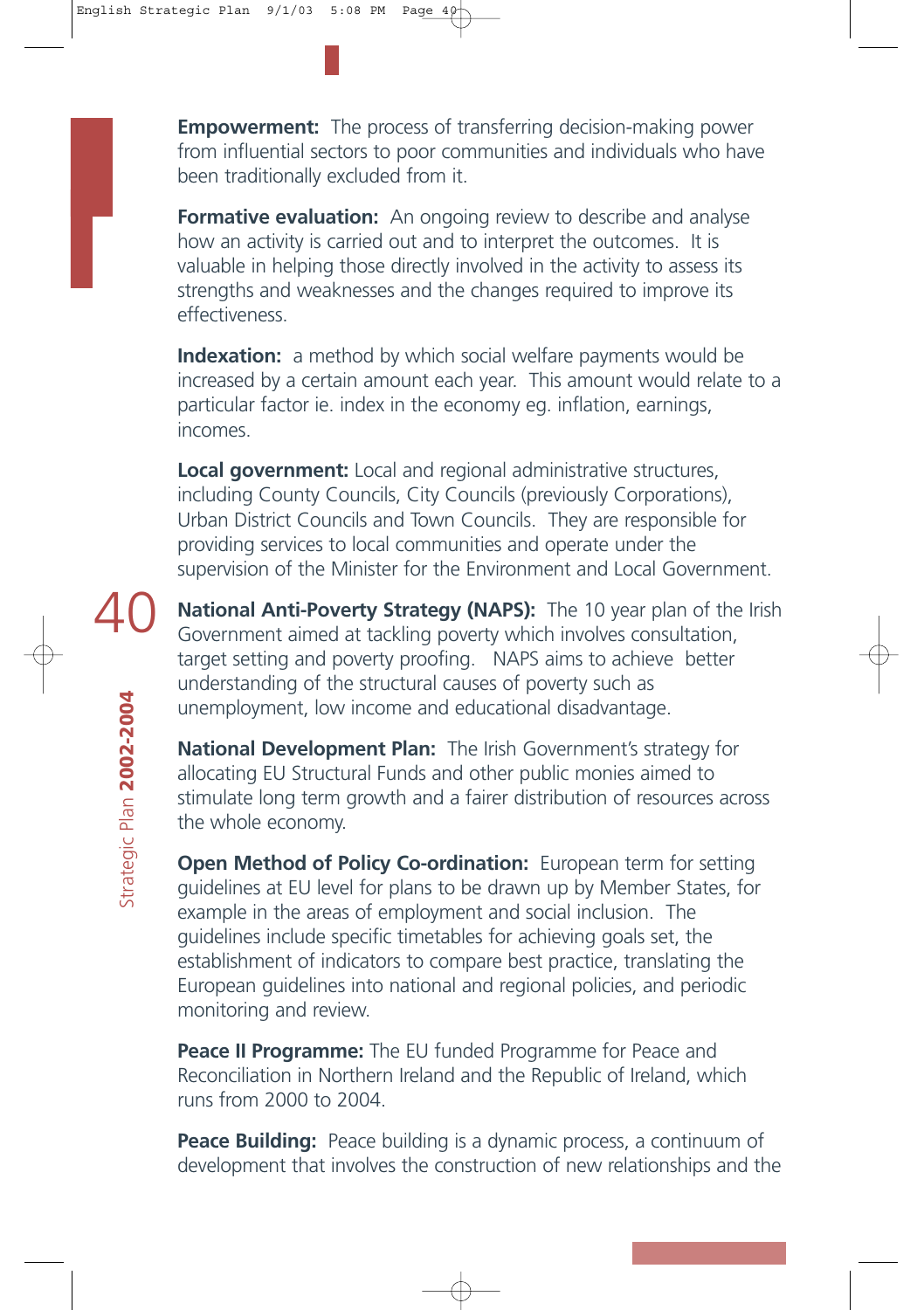reconstruction of some existing relationships as part of a progression from conflict and distrust towards the development of sustainable relationships and a more peaceful and stable society in a post conflict situation. The EU funded Peace II Programme aims to contribute towards peace building and reconciliation in Northern Ireland and the Republic of Ireland.

**Performance indicator:** A method to measure the degree to which key objectives are achieved.

**Poverty:** People are said to be living in poverty if their income and resources are so inadequate as to preclude them from having a standard of living considered acceptable in Irish society. Because of their poverty they may experience multiple disadvantage through unemployment, low income, poor housing, inadequate health care and barriers to education. They are often excluded and marginalised from participating in activities that are the norm for other people.

**Poverty lines:** Poverty lines are poverty measures based on average household income to show the number of households falling below different levels of income and how far below each level they fall. Poverty lines are commonly set at 40%, 50% and 60% of average income.

**Poverty proofing:** The process whereby government departments, agencies and local authorities assess policies and programmes at design and review stages to establish their likely impact on reducing poverty and inequality.

**PPF:** The Programme for Prosperity and Fairness. This is the fifth national agreement, running from 2000 to 2002, drawn up between the Government and Social Partners.

**Regional Operational Programmes:** For EU Structural Fund purposes two regions have been designated in Ireland: the Border, Midland and Western (BMW) Region and the Southern and Eastern (S&E) Region. Investment will be delivered to these two regions through the Regional Operational Programmes as set out in the National Development Plan for Ireland 2000 to 2006.

**Relative (income) poverty:** The use of income poverty lines to measure rates of poverty in a society. Relative income poverty is thus defined by reference to an income threshold set at a particular percentage of average income, adjusted for family size and composition. It is a commonly used poverty measure to gauge change over time, make comparisons between groups in the population and to compare

Strategic Plan **2002-2004** 

Strategic Plan 2002-2004